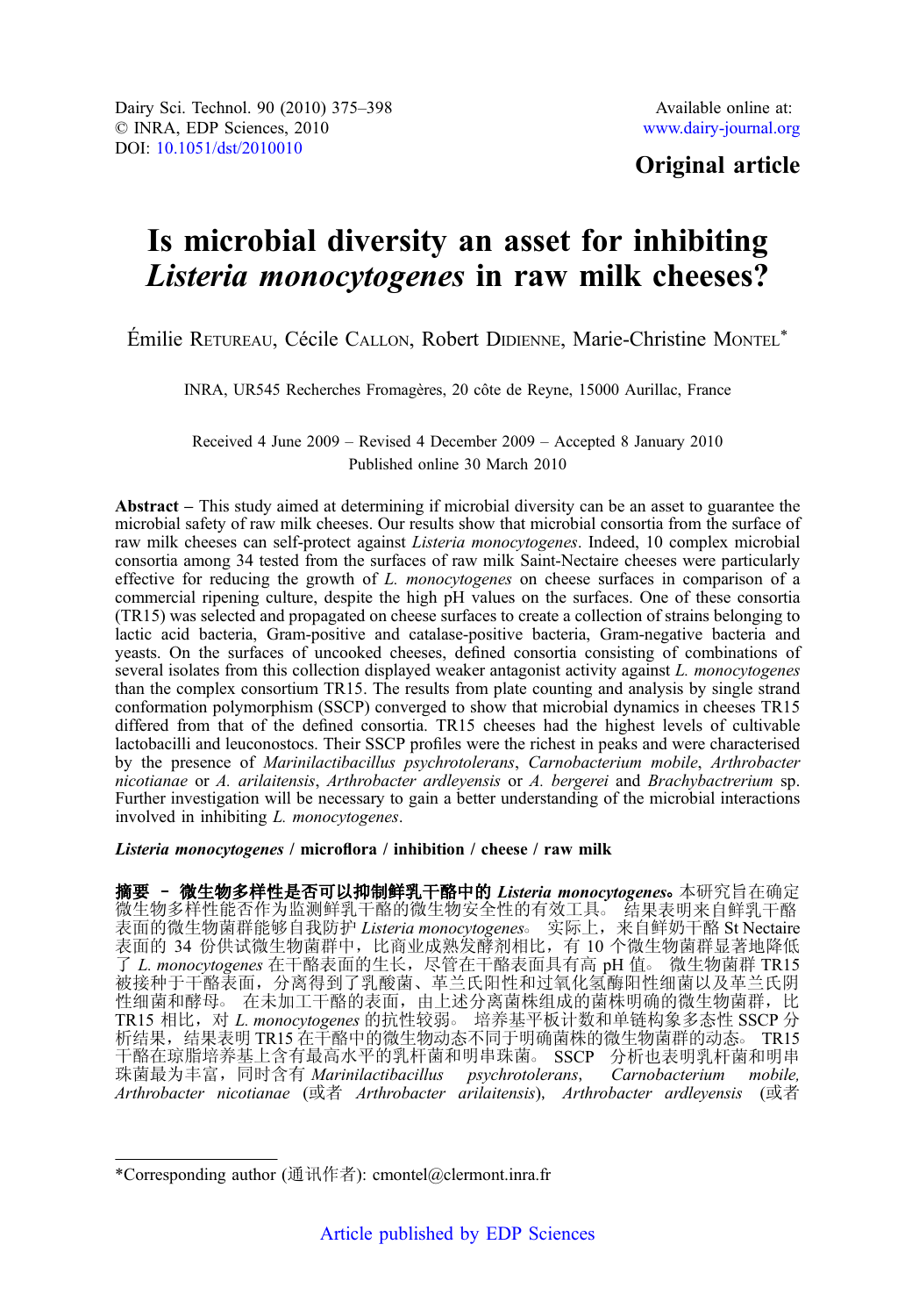Arthrobacter bergerei) 和 Brachybactrerium sp. 菌株。 需要讲一步研究以更好地理解抑制 L. monocytogenes 过程中微生物交互作用。

# Listeria monocytogenes / 多样性 / 抑制 / 干酪 / 原料奶

Résumé – La diversité microbienne est-elle un atout pour inhiber Listeria monocytogenes dans les fromages au lait cru ? L'objectif de l'étude était de déterminer si la biodiversité microbienne est un atout pour garantir la sécurité sanitaire des fromages au lait cru. Nos résultats montrent que les consortia microbiens naturellement présents à la surface des fromages peuvent auto-protéger les fromages contre Listeria monocytogenes. En effet, dix consortia complexes issus de croûtes de fromages de St Nectaire parmi 34 testés réduisaient la croissance de L. monocytogenes à la surface des fromages malgré leur pH élevé, en comparaison avec un ferment commercial de surface. Le consortium le plus inhibiteur (TR15) a été sélectionné. Une collection de souches de bactéries lactiques, de bactérie à Gram positif et catalase positive, de bactéries à Gram négatif et de levures, issues de la culture du consortium TR15 sur des fromages, a été constituée. À la surface d'un fromage à pâte pressée non cuite, le consortium complexe TR15 était plus inhibiteur que les communautés reconstituées en combinant les souches de la collection. Les résultats des dénombrements sur milieux gélosés et l'analyse par Single Strand Conformation Polymorphism (SSCP) convergaient pour montrer que la dynamique microbienne sur les fromages obtenus avec le consortium TR15 se distinguait de celle des fromages obtenus avec les consortia reconstitués. Les fromages obtenus avec le consortium TR15 avaient les niveaux de lactobacilles et de leuconostocs cultivables les plus élevés. Leurs profils SSCP à la surface des fromages étaient les plus riches en pics et étaient caractérisés par la présence de Carnobacterium mobile, Marinilactibacillus psychrotolerans, Arthrobacter nicotianae ou A. arilaitensis, Arthrobacter ardleyensis ou A. bergerei et Brachybactrerium sp. Des études complémentaires sont nécessaires afin de mieux comprendre les interactions microbiennes impliquées dans l'inhibition.

Listeria monocytogenes / microflore / inhibition / fromage / lait cru

#### 1. INTRODUCTION

Cheese production is an efficient branch of the food industry in France; in 2008, 1.85 million tons of cheeses were produced for a turnover of more than 7 billion euros. The economic importance of raw milk cheeses, which accounted for 14% of French cheese production in 2008, is connected with their gastronomic reputation, their high added value and their role in rural development and land use.

One of the most important features of raw milks is the diversity of their microbial communities. More than 150 microbial species of lactic acid bacteria, non-lactic bacteria, Gram-negative bacteria, yeasts and fungi have been identified in raw milks, with the qualitative and quantitative balances in terms of species and strains varying from one milk to another. The microbes can generate a variety of flavouring compounds, generating all the diversity and richness of sensorial properties of raw milk cheeses, quite different than those of cheeses made from pasteurised or microfiltered milk [[2](#page-22-0), [6\]](#page-22-0). It cannot be denied that some pathogenic bacteria can contaminate milk or cheese. Nevertheless, the health risk with raw milk production is low, as witnessed by the low number of toxi-infections associated with the consumption of raw milk cheeses [\[9](#page-22-0), [10\]](#page-22-0). The microbial safety of these cheeses depends on hygiene measures, rigorous control and application of procedures adapted from Hazard Analysis and Critical Control Point.

Microbial diversity may help to improve the safety of raw milk cheeses. In fact microbial life, through a large number of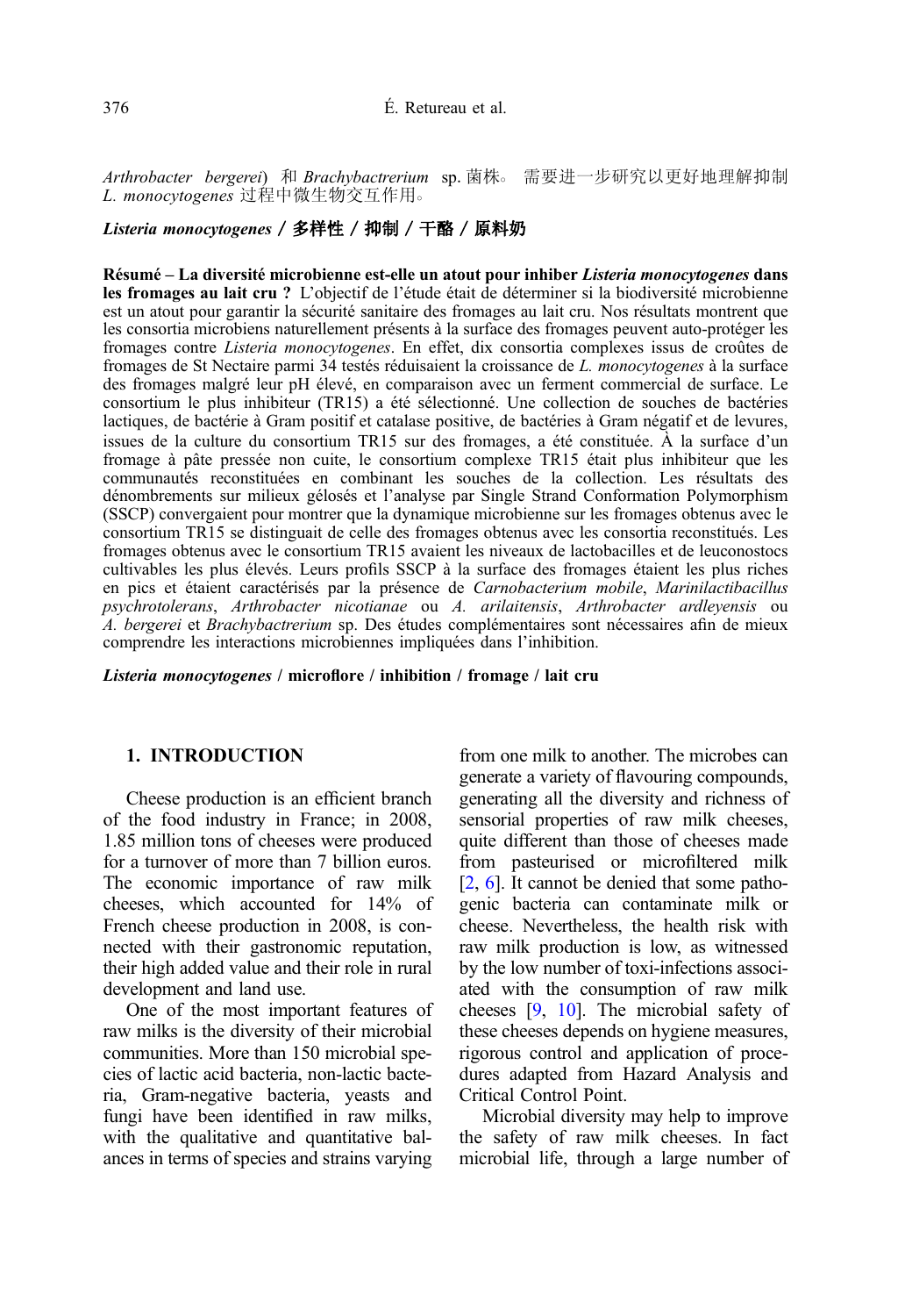interactions between populations, is at the heart of "hurdle technology". This technology involves microbes creating a succession of barriers such as low pH, inhibitory metabolites (organic acids, ethanol, etc.), peptides (bacteriocins) and nutritional competition. Hurdle technology is particularly effective for controlling pathogenic bacteria when combined with environmental barriers (temperature, water content of the cheese, etc.). Listeria monocytogenes, for example, may be inhibited on the surface of washed rind cheeses [\[13](#page-22-0), [25](#page-23-0)]. Some microbial populations from raw milk cheeses (Saint-Nectaire [\[25\]](#page-23-0) or Camembert [[15](#page-22-0)]) have been shown to inhibit *L. monocytogenes*. The growth of L. monocytogenes has been shown to be highly dependent on the raw milk flora in soft cheeses and was also lower in a raw milk than in a sterilised one [\[5](#page-22-0)]. Lactic acid bacteria [\[29\]](#page-23-0), Corynebacteria such as Brevibacterium linens, yeasts and fungi can inhibit L. monocytogenes  $[8, 16, 19, 30]$  $[8, 16, 19, 30]$  $[8, 16, 19, 30]$  $[8, 16, 19, 30]$  $[8, 16, 19, 30]$  $[8, 16, 19, 30]$  $[8, 16, 19, 30]$ , mainly by secreting bactericidal and bacteriostatic substances. However, none of these studies clearly demonstrated how microbial populations interact in the inhibition. The aims of the present study were (i) to evaluate the antilisterial activities of complex microbial consortia from the surface of PDO Saint-Nectaire raw milk cheeses and (ii) to try to constitute microbial consortia with similar antilisterial activities to the complex one selected in a first step.

# 2. MATERIALS AND METHODS

# 2.1. Preparation of undefined complex consortia from cheese surfaces

Thirty-four Saint-Nectaire raw milk cheeses named TR1–TR20 and TR22– TR35, prepared in different farms and ripened in different cellars for at least 18 days, were obtained from ripeners in the Saint-Nectaire area. A quarter of each cheese's rind (cheese surface to a thickness of 3 mm) was sampled then blended in phosphate buffer  $(20 \text{ mmol·L}^{-1} \text{ KH}_2\text{PO}_4$ , 0.01 mol·L<sup>-1</sup> K<sub>2</sub>HPO<sub>4</sub> Gomri, 1946) pH 7.5 (diluted 1 volume of sample to 10 volumes of buffer), two times for 2 min, using a stomacher blender (Interscience, Saint-Nom-la-Bretèche, France). This homogenised rind suspension, referred to below as a "complex consortium", was aliquoted and frozen at −20 °C.

# 2.2. Bacterial strains and microbial community isolates

#### 2.2.1. Listeria monocytogenes

The purity of *L. monocytogenes* strain S1 [[25\]](#page-23-0) was checked on ALOA agar plate medium then precultured in TS-YE broth medium. After 18 h of incubation at 37 °C, the culture was centrifuged for 15 min at 5000 rpm and 4 °C and the supernatant discarded. The pellet was homogenised in sterile reconstituted skim milk supplemented with 15% glycerol and stored at −20 °C until its inoculation onto the cheese surfaces.

# 2.2.2. Characterisation of microbial isolates from complex cheese surface consortium TR15 cultivated on cheese

# 2.2.2.1. Collection of bacterial and yeast isolates from TR15 cultivated on cheese

In order to constitute simplified defined consortia that are able to inhibit L. monocytogenes, a collection of bacterial and yeast isolates was created from the complex consortium TR15, cultivated on cheese. TR15 was inoculated onto the surfaces of cheeses that were made from pasteurised milk.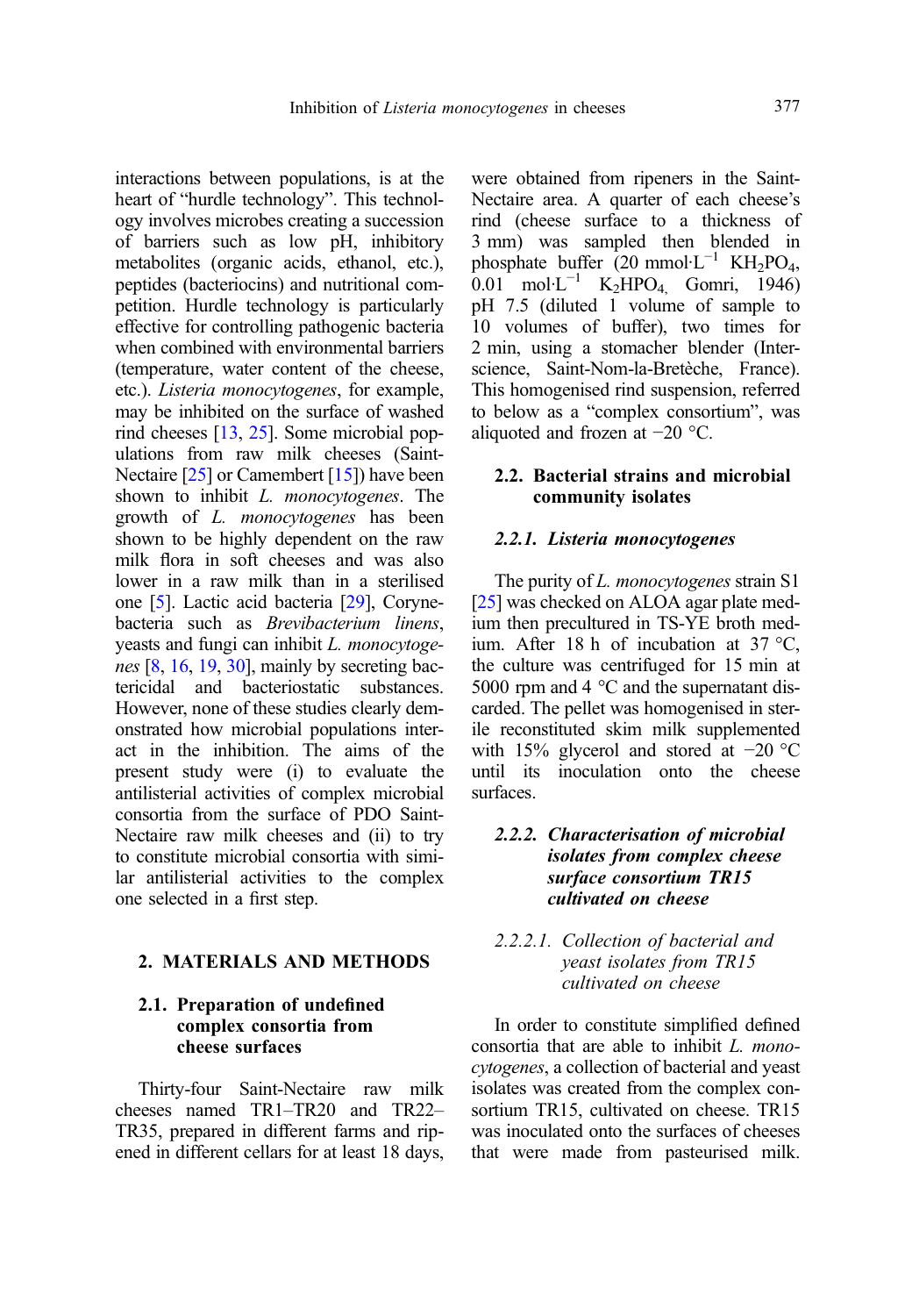| Agar plate<br>medium origin                     | <b>RFLP</b><br>clusters <sup>1</sup> | Number of isolates |                   |                          |                          | Species-specific<br>PCR amplifications <sup>2</sup> |                          |                          |                          | Number of<br>sequenced<br>isolates | Closest 16S<br>and 26S rDNA<br>sequences $> 99\%$<br>homology                    |
|-------------------------------------------------|--------------------------------------|--------------------|-------------------|--------------------------|--------------------------|-----------------------------------------------------|--------------------------|--------------------------|--------------------------|------------------------------------|----------------------------------------------------------------------------------|
| (a) Bacteria                                    |                                      |                    |                   |                          |                          |                                                     |                          |                          |                          |                                    |                                                                                  |
|                                                 |                                      |                    | paracasei         | Lpl                      | Lc                       | Lmn1                                                | Lncitl                   | dd1E1                    | ddlF1                    |                                    | Gram+ Catalase-                                                                  |
| FH and CRBM                                     | G1                                   | 16                 | $\qquad \qquad +$ | $\overline{\phantom{0}}$ | $\overline{\phantom{0}}$ | $\overline{\phantom{a}}$                            | $\overline{\phantom{0}}$ | $\overline{\phantom{a}}$ | $\overline{\phantom{0}}$ | $\overline{c}$                     | 2 Lactobacillus casei                                                            |
|                                                 |                                      |                    |                   |                          | $^{+}$                   |                                                     |                          |                          |                          | $\overline{c}$                     | 2 Lactobacillus curvatus                                                         |
| MSE, FH and<br>CRBM (days 11,<br>18, 21 and 28) | G2                                   | 12                 |                   |                          |                          | $^{+}$                                              |                          |                          |                          | 3                                  | Leuconostoc<br>pseudomesenteroides                                               |
| SB and CRBM<br>(days 21 and 28)                 | G <sub>3</sub>                       | 11                 |                   |                          |                          |                                                     |                          | $\qquad \qquad +$        |                          | 1                                  | Enterococcus faecalis                                                            |
| CRBM (days 21<br>and $28$ )                     | G <sub>4</sub>                       | 2                  |                   |                          |                          |                                                     |                          |                          |                          | $\overline{c}$                     | Carnobacterium mobile                                                            |
| CRBM (days 21<br>and $28$ )                     | G5                                   | 5                  |                   |                          |                          |                                                     |                          |                          |                          | 5                                  | Marinilactibacillus<br>psychrotolerans                                           |
|                                                 |                                      |                    |                   |                          |                          |                                                     |                          |                          |                          |                                    | Gram+ Catalase+                                                                  |
| CRBM (days 21<br>and $28$ )                     | G <sub>6</sub>                       | 13                 |                   |                          |                          |                                                     |                          |                          |                          | $\overline{7}$                     | 1 Arthrobacter<br>$nicotianae - arilaitensis$                                    |
| CRBM (days 21<br>and $28$ )                     | G7                                   | $\overline{4}$     |                   |                          |                          |                                                     |                          |                          |                          | 3                                  | 6 Arthrobacter<br>ardleyensis - bergerei<br>2 Brevibacterium<br>$linens - casei$ |
|                                                 |                                      |                    |                   |                          |                          |                                                     |                          |                          |                          |                                    | 1 Brevibacterium<br>casei - antiquum<br>(97% homology)                           |
| CRBM (days 21<br>and $28$ )                     | G8                                   | 1                  |                   |                          |                          |                                                     |                          |                          |                          | 1                                  | Brachybacterium sp.                                                              |

<span id="page-3-0"></span>Table I. Phylogenetic affiliation of 95 bacterial isolates and 16 yeas<sup>t</sup> isolates from complex consortium TR15 cultivated on cheeses.

continued on next page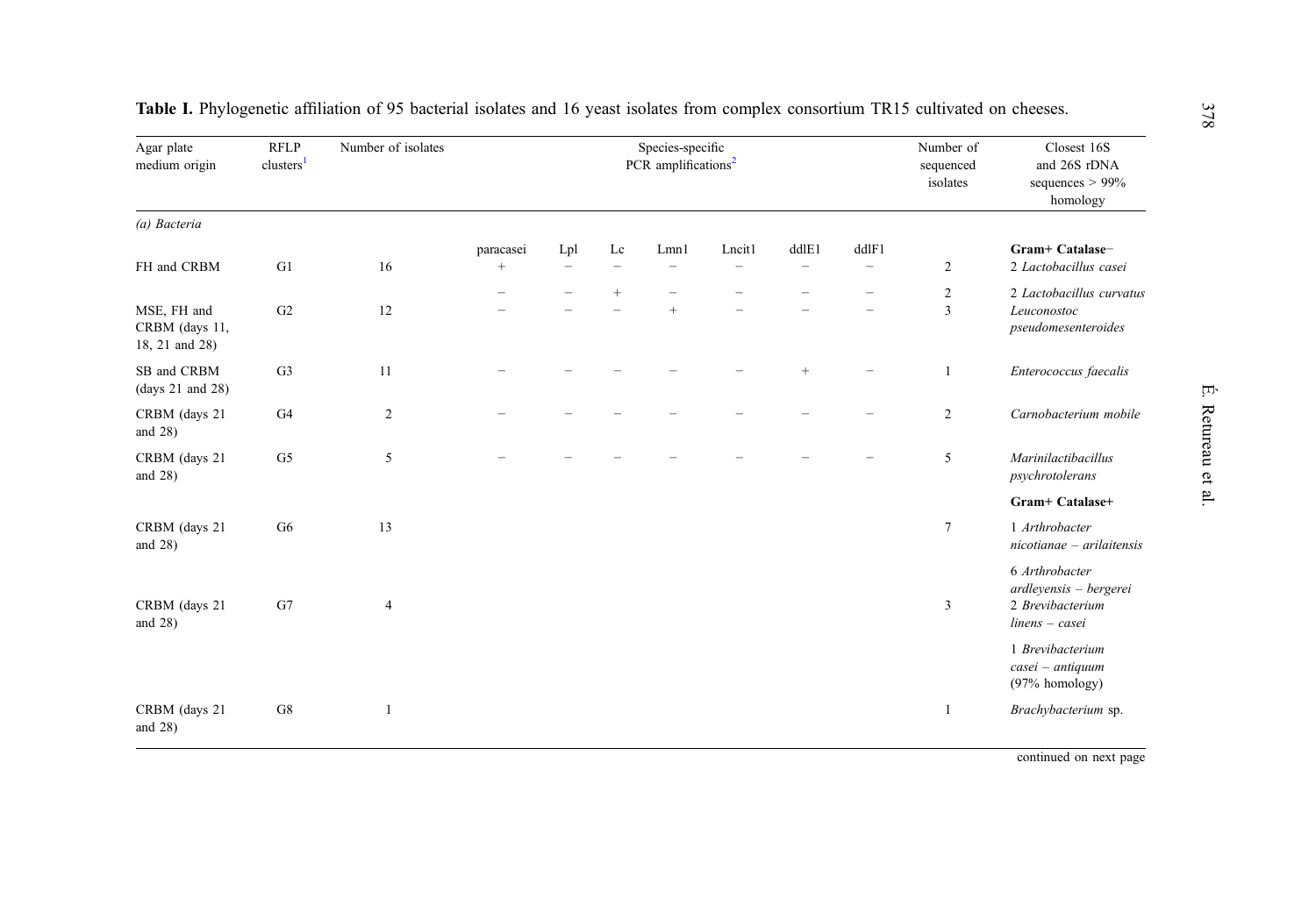|  | Table I. Continued. |
|--|---------------------|
|  |                     |

| Agar plate<br>medium origin                                 | <b>RFLP</b><br>clusters <sup>1</sup> | Number of isolates | Species-specific<br>PCR amplifications <sup>2</sup> | Number of<br>sequenced<br>isolates | Closest 16S<br>and 26S rDNA<br>sequences $> 99\%$<br>homology |
|-------------------------------------------------------------|--------------------------------------|--------------------|-----------------------------------------------------|------------------------------------|---------------------------------------------------------------|
| CRBM and RPF<br>(days 18, 21<br>and $28$ )                  | G10                                  | $\overline{4}$     |                                                     | $\overline{4}$                     | 3 Staphylococcus<br>pulvereri                                 |
|                                                             |                                      |                    |                                                     |                                    | 1 Staphylococcus xylosus<br>Gram-                             |
| $PCA + M + CV$<br>CFC and RPF<br>(days 18, 21<br>and $28$ ) | G11                                  | 17                 |                                                     | 3                                  | Pseudomonas<br>$fluorescens - syringae$                       |
| $PCA + M + CV$<br>$(\text{day } 18)$                        | G12                                  | $\overline{c}$     |                                                     | $\boldsymbol{2}$                   | Serratia proteomaculans -<br>liquefaciens                     |
| RPF (days 18<br>and $21$ )                                  | G9                                   | $\,8\,$            |                                                     | $\overline{4}$                     | Proteus vulgaris                                              |
| (b) Yeasts                                                  |                                      |                    |                                                     |                                    |                                                               |
|                                                             |                                      |                    | Physiological identification <sup>3</sup>           |                                    |                                                               |
| OGA (day 18)                                                |                                      | 11                 | Candida sake/tropicalis                             | $\overline{c}$                     | Candida sake                                                  |
| OGA (day 18)                                                |                                      | 2                  | Yarrowia lipolytica                                 | $\overline{c}$                     | Yarrowia lipolytica                                           |
| OGA (day 18)                                                |                                      | 3                  | Debaryomyces hansenii                               | 3                                  | Debaryomyces<br>hansenii                                      |
| Total number of isolates                                    |                                      | 111                |                                                     | 46                                 |                                                               |

(a) Bacteria: 16S rRNA gene analysis by the RFLP method followed by 16S rRNA gene sequencing, (b) Yeasts: phenotypic identification and 26S rRNA gene sequencing. In brackets () are indicated the time of ripening where the isolate was found. Media details in Section 2.4.<br><sup>1</sup> RFLP patterns were analysed with BioNumerics software using UPGMA analysis. Isolate

several isolates from each group were analysed by  $16S$  rDNA sequencing.

<sup>2</sup> The description of primers is given in [Table](#page-5-0) II.<br><sup>3</sup> Phenotypic identification using the morphological, biochemical and physiological characteristics and assignment to species as described by Callon et al. [[7](#page-22-0)].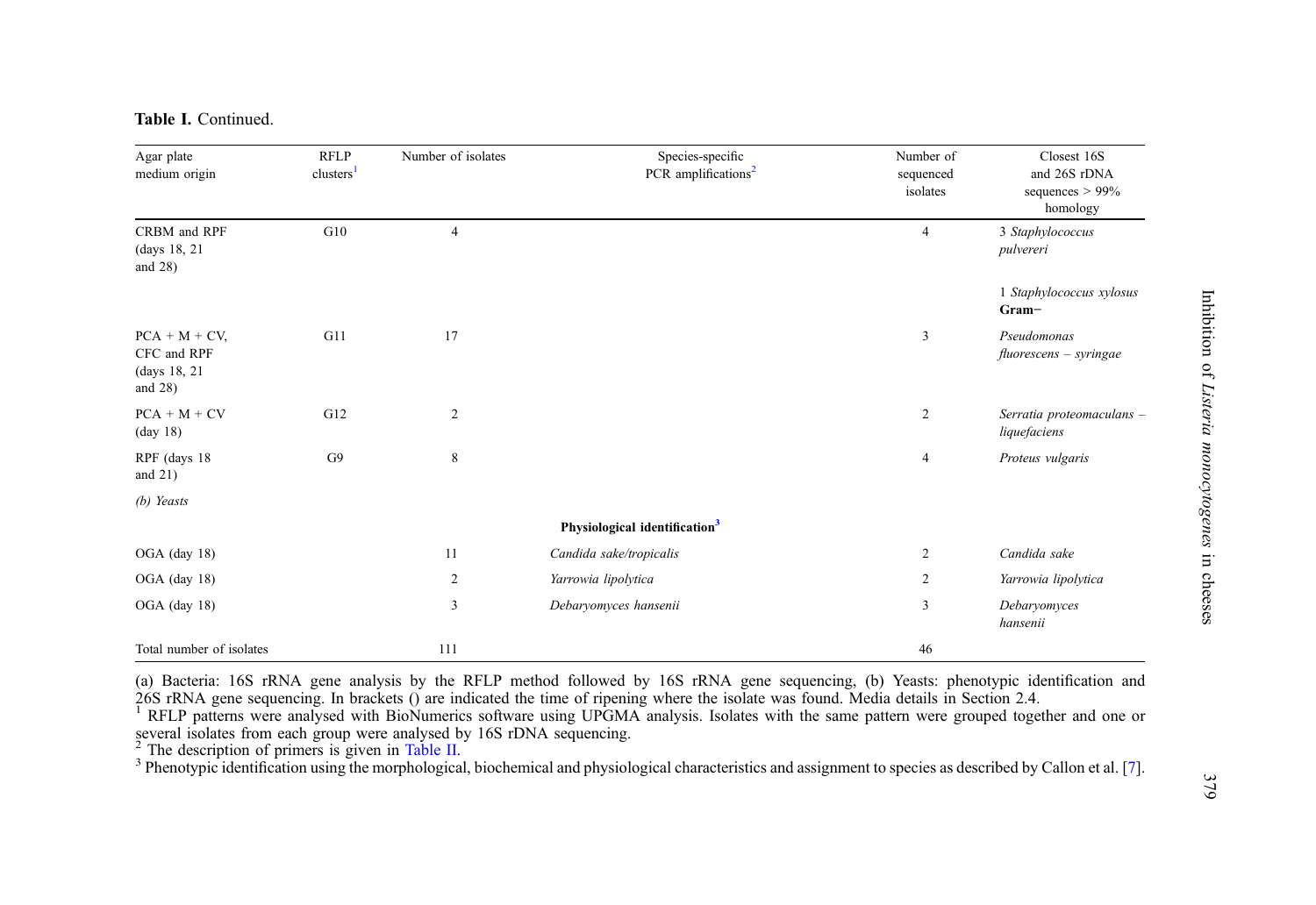| Primers <sup>1</sup>   | Species target                   | Sequences                                               | PCR conditions                                                              | Target                   |
|------------------------|----------------------------------|---------------------------------------------------------|-----------------------------------------------------------------------------|--------------------------|
| W <sub>02</sub><br>W18 | Bacterial 16S rDNA               | <b>GNTACCTTGTTACGACTT</b><br>GAGTTTGATCMTGGCTCAG        | 25 cycles of:<br>30 s at 94 °C,<br>30 s at 50 °C,<br>90 s at 72 °C          | SSU 16S rDNA             |
| W34<br>W49             | Partial bacterial<br>16S rDNA    | TTACCGCGGCGTGCTGGCAC<br>ACGGTCCAGACTCCTACGGG            | 30 cycles of:<br>30 s at 96 °C,<br>30 s at 61 °C,<br>30 s at 72 °C          | SSU 16S rDNA             |
| Gram1F<br>Gram2R       | Partial bacterial<br>16S rDNA    | <b>CCTAATACATGCAAGTCG</b><br>CTCAGTCCCAATGTGGCC         | 30 cycles of:<br>30 s at 96 $\degree$ C,<br>30 s at 52 °C,<br>45 s at 72 °C | SSU 16S rDNA             |
| n11<br>nl4             | Yeast 26S rDNA                   | GCATATCAATAAGCGGAGGAAAAG<br>GGTCCGTGTTTCAAGACGG         | 30 cycles of:<br>30 s at 94 °C,<br>30 s at 57 °C,<br>30 s at 72 °C          | 26S rDNA                 |
| Paracasei 16S<br>16rev | Lactobacillus<br>casei/paracasei | CACCGAGATTCAACATGG<br>GAAAGGAGGTGATCCAGC                | 30 cycles of:<br>60 s at 94 °C,<br>00 s at 53 °C,<br>60 s at 72 °C          | 16S rDNA                 |
| 16 forward<br>Lpl      | Lactobacillus<br>plantarum       | <b>GCTGGATCACCTCCTTTC</b><br><b>ATGAGGTATTCAACTTATT</b> | 30 cycles of:<br>60 s at 94 °C,<br>00 s at 53 $\degree$ C,<br>60 s at 72 °C | 16S/23S<br>spacer region |
| 16 forward<br>Lc       | Lactobacillus<br>curvatus        | <b>GCTGGATCACCTCCTTTC</b><br>TTGGTACTATTTAATTCTTAG      | 30 cycles of:<br>60 s at 94 °C,<br>00 s at 53 °C,<br>60 s at 72 °C          | 16S rRNA<br>gene         |

<span id="page-5-0"></span>Table II. PCR primers used for identification of isolates and SSCP analysis.

continued on next page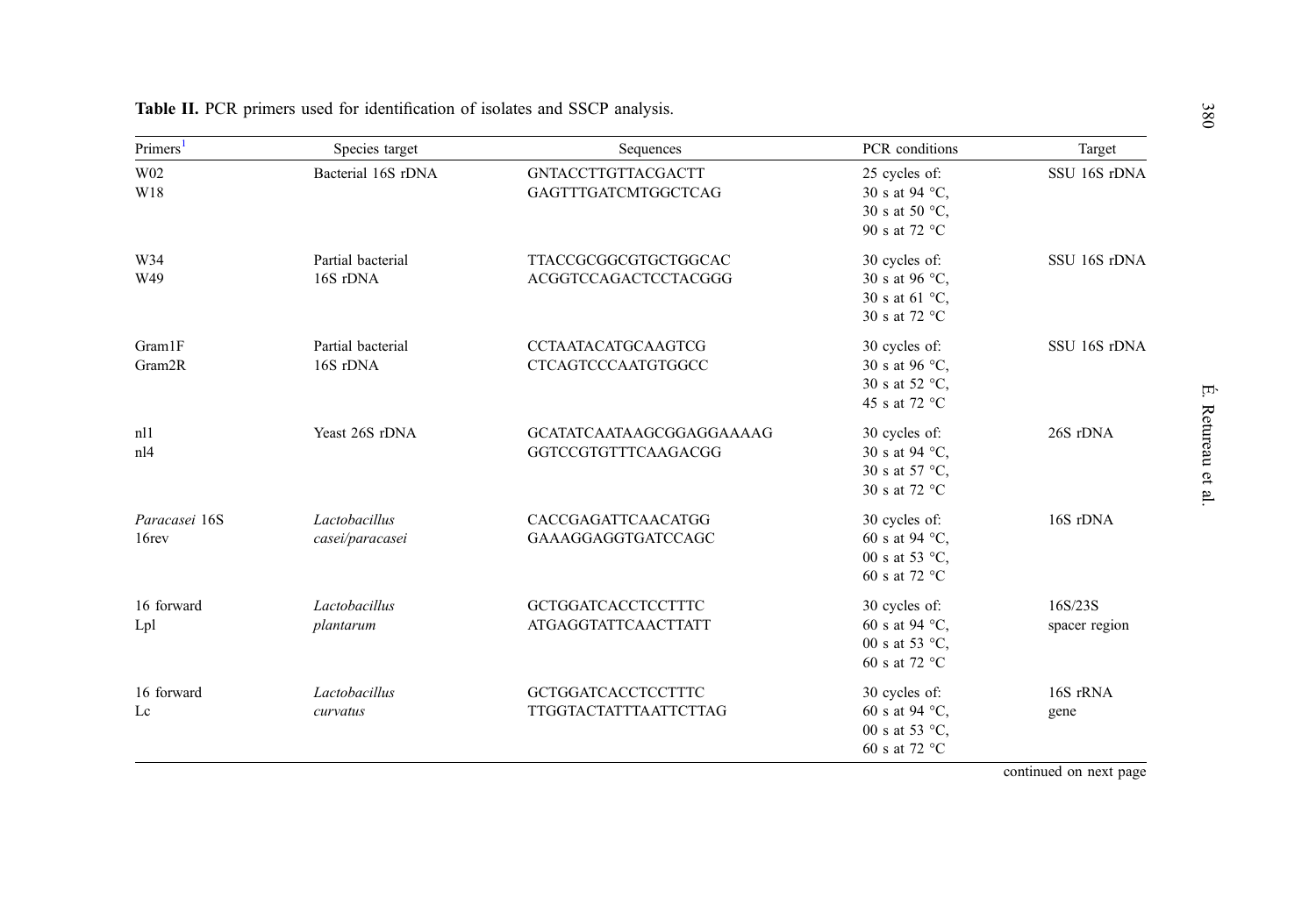<span id="page-6-0"></span>

| <b>Table II.</b> Continued. |  |
|-----------------------------|--|
|-----------------------------|--|

| Primers <sup>1</sup> | Species target      | Sequences                    | PCR conditions           | Target          |
|----------------------|---------------------|------------------------------|--------------------------|-----------------|
| Lnm1                 | Leuconostoc         | <b>TGTCGCATGACACAAAAGTTA</b> | 25 cycles of:            | 16S rDNA        |
| Lnm2                 | mesenteroides/      | <b>ATCATTTCCTATTCTAGCTG</b>  | 30 s at 94 °C,           | position 185    |
|                      | pseudomesenteroides |                              | 30 s at 62 $\degree$ C,  | forward         |
|                      |                     |                              | 90 s at 72 °C            | 16S rDNA        |
|                      |                     |                              |                          | position 470    |
|                      |                     |                              |                          | reverse         |
| Lncit1               | Leuconostoc         | <b>ACTTAGTATCGCATGATATC</b>  | 30 cycles of:            | 16S rDNA        |
| Lncit <sub>2</sub>   | citreum             | AGTCGAGTTGCAGACTGCAG         | 30 s at 94 °C,           | position 183    |
|                      |                     |                              | 30 s at 58 °C,           | forward         |
|                      |                     |                              | 90 s at 72 °C            | 16S rDNA        |
|                      |                     |                              |                          | position 1326   |
|                      |                     |                              |                          | reverse         |
| dd1E1                | <i>Enterococcus</i> | <b>ATCAAGTACAGTTAGTCT</b>    | 30 cycles of:            | glycopeptide    |
| ddlE2                | faecalis            | <b>ACGATTCAAAGCTAACTG</b>    | 60 s at 94 $\degree$ C,  | resistance gene |
|                      |                     |                              | 60 s at 54 $^{\circ}$ C, |                 |
|                      |                     |                              | 60 s at 72 $^{\circ}$ C  |                 |
| ddlF1                | <i>Enterococcus</i> | TAGAGACATTGAATATGCC          | 30 cycles of:            |                 |
| ddlF2                | faecium             | TCGAATGTGCTACAATC            | 60 s at 94 $\degree$ C,  |                 |
|                      |                     |                              | 60 s at 54 $^{\circ}$ C, |                 |
|                      |                     |                              | 60 s at 72 °C            |                 |

<sup>1</sup> References  $[7, 11, 28]$  $[7, 11, 28]$  $[7, 11, 28]$  $[7, 11, 28]$  $[7, 11, 28]$  $[7, 11, 28]$  $[7, 11, 28]$ .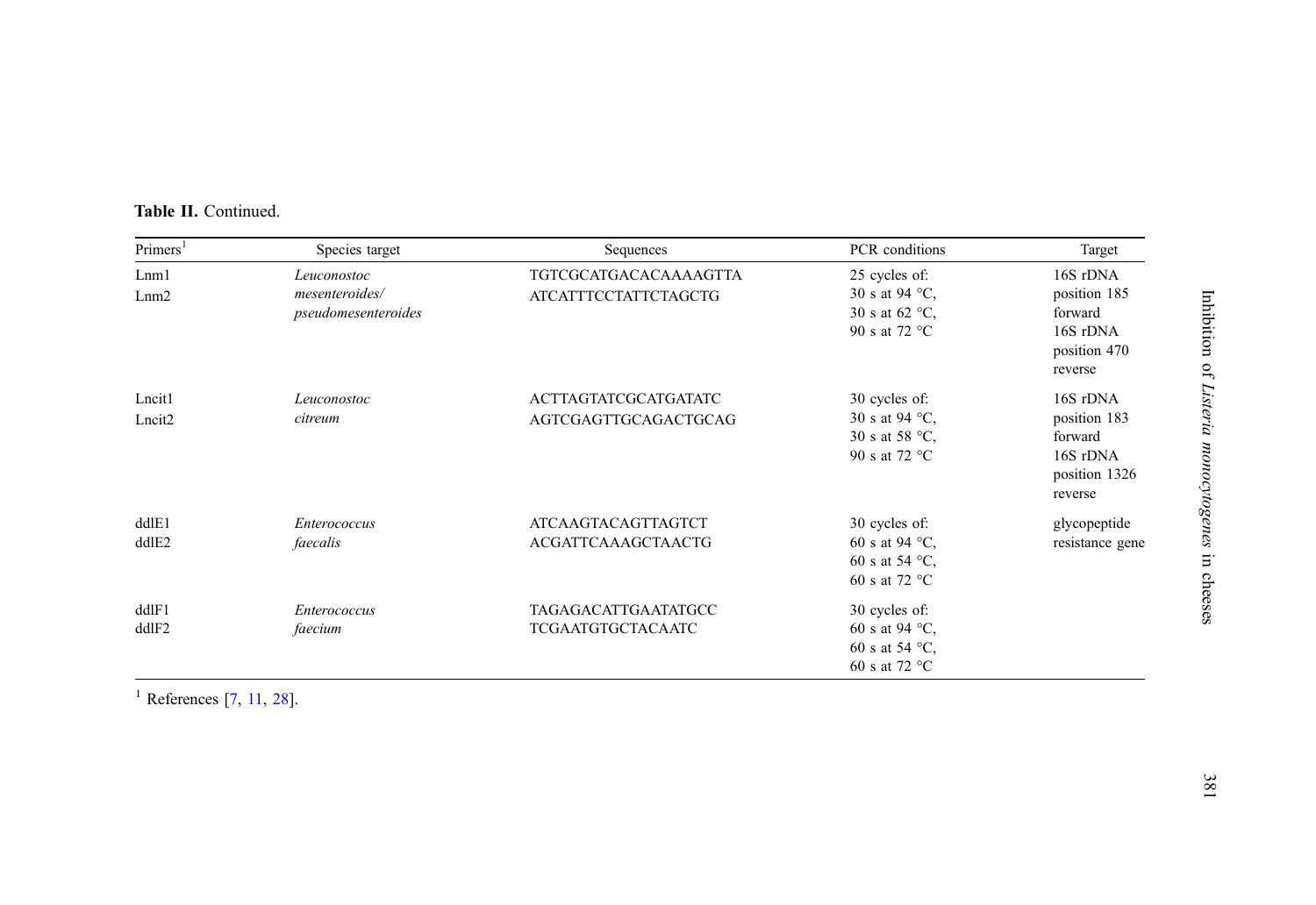The inoculated cheeses were ripened for 28 days at 9  $\degree$ C and 95% relative humidity (RH) in the ripening room at INRA. The micoorganisms able to establish themselves on the cheese surface were enumerated on various agar media at seven different ripening times (1, 8, 11, 18, 21, 25 and 28 days). The agar media presenting the highest number of colonies with different morphotypes were observed for samples taken at 11, 18, 21 and 28 days of ripening. The media presenting the highest diversity in terms of morphotypes were selected from these ripening times. From these agar media, 111 colonies, representative of each of the morphotypes observed, were isolated and purified before identification at species level [\(Tab. I](#page-3-0)).

# 2.2.2.2. Total DNA extraction

Total DNA from each isolate cultivated in an appropriate broth medium was extracted using Easy-DNA kit with phenol/ chloroform (Invitrogen, Cergy-Pontoise, France) according to the manufacturer's instructions.

The ribosomal 16S rRNA genes (1450 bp) from all isolates were amplified by polymerase chain reaction (PCR) using the universal primers W02 and W18 (complete gene for bacterial strains – [Tab. II\)](#page-5-0) as described by Callon et al. [[7\]](#page-22-0).

# 2.2.2.3. Identification of bacterial isolates

The 16S rRNA genes of the isolates were screened by restriction fragment length polymorphism (RFLP) as described by Callon et al. [\[7](#page-22-0)]. The 16S rRNA RFLP profiles of the 111 isolates were compared using the BioNumerics software and the unweighted pair group method with arithmetic averages to obtain a dendrogram. Patterns showing > 90% similarity (calculated by Pearson's correlation) were grouped in the same cluster  $(G1-G12, \text{see } \text{Tab}$ . I). Each cluster was assigned to a bacterial genus by comparing the profiles with those of a reference database. The reference database was composed of 109 different species from the laboratory collection, including Grampositive lactic acid bacteria (27 strains), non-lactic Gram-positive bacteria (56 bacteria including 19 Staphylococci) and Gramnegative bacteria (26). The 16S rDNA of 1–7 isolates representing each restriction pattern (G1–G12) was sequenced or amplified with specific primers.

Specific sequences of 16S rRNA genes from isolates which were identified as lactic acid bacteria according to their RFLP profiles were amplified using specific PCR primers as described in [Table II](#page-5-0).

Twenty-five microlitres of bacterial 16S rRNA gene PCR amplification products were sequenced using W34 primer by GeneCust (Évry, France). The sequences were compared to the sequences available in the GenBank database using the Blast program. In this study, a 99% similarity was taken to assign an isolate to a species.

#### 2.2.2.4. Identification of yeast isolates

Yeasts were identified by a combination of phenotypic tests and sequencing of the D1/D2 domain of the 26S rRNA gene as described by Callon et al. [\[7\]](#page-22-0).

#### 2.2.2.5. Antilisterial effect of microbial isolates

The antilisterial activity of each isolate in the collection was tested using the agar-well diffusion method as described by Saubusse et al. [\[28\]](#page-23-0).

#### 2.2.2.6. Creating defined microbial consortia

From the collection of strains from complex consortium TR15 that were able to grow on cheese surfaces, four different defined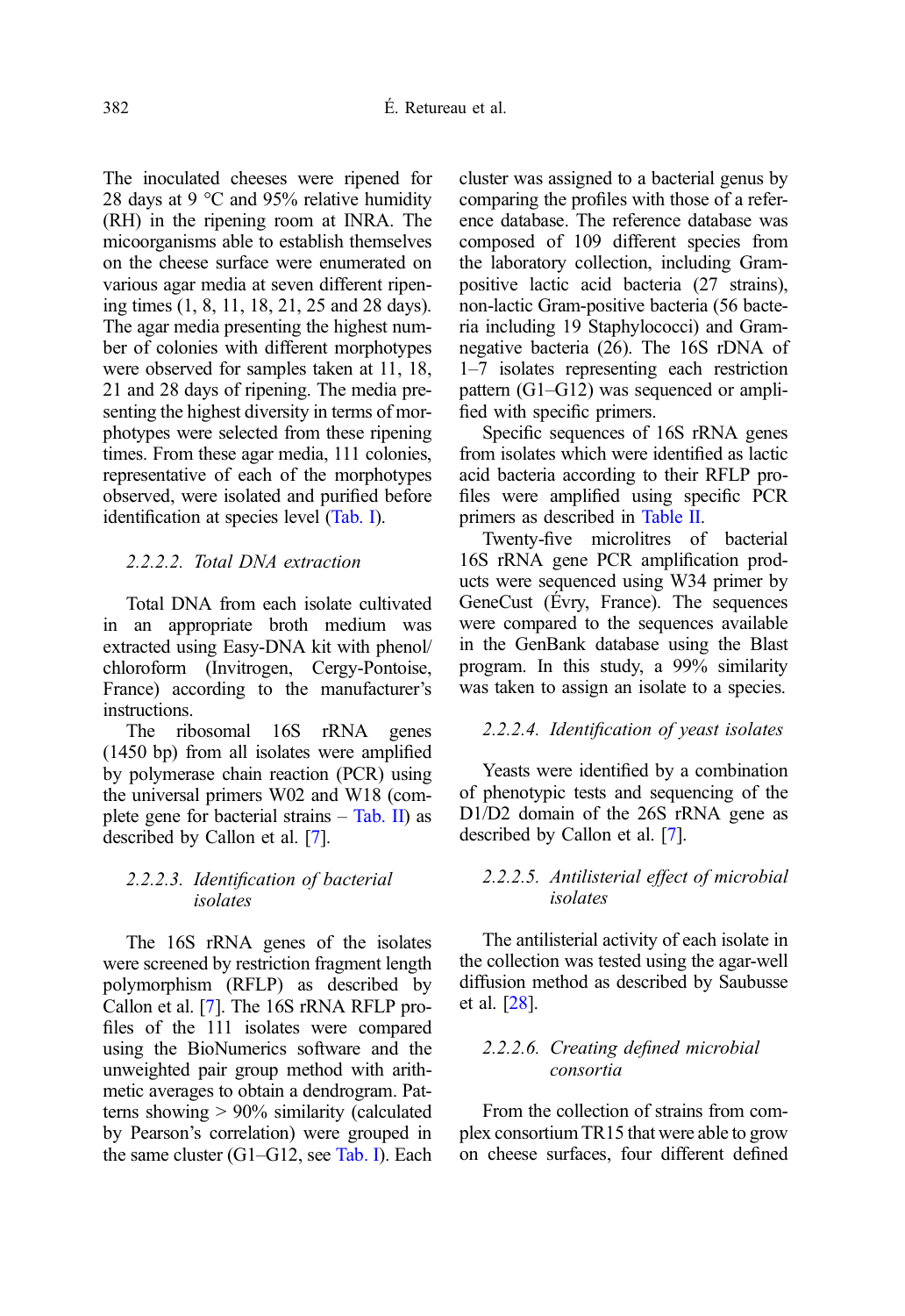consortia were made up. The most complex, called ABCD, was composed of 19 strains randomly selected for each microbial species identified [\(Tab. I\)](#page-3-0): six species of Grampositive lactic acid bacteria (Group A), seven species of Gram-positive and catalasepositive bacteria (Group B), three species of Gram-negative bacteria (Group C) and three species of yeasts (Group D). Each group was composed of one strain of each species as follows: Group A, *Lactobacillus* casei/paracasei, Lactobacillus curvatus, Leuconostoc mesenteroides, Enterococcus faecalis, Marinilactibacillus psychrotolerans and Carnobacterium mobile; Group B, Arthrobacter ardleyensis or bergerei, Arthrobacter nicotianae or arilaitensis, Staphylococcus xylosus, Staphylococcus pulvereri, Brevibacterium antiquum or casei, Brevibacterium linens or casei and Brachybacterium sp.; Group C, Pseudomonas fluorescens or syringae, Serratia proteomaculans or liquefaciens and Proteus vulgaris; Group D, Candida sake, Debaryomyces hansenii and Yarrowia lipolytica. The strains could not be selected for their antilisterial properties as none of the isolates identified was able to inhibit *L. monocytogenes* by agar-well diffusion test in vitro. The three other defined consortia, ABC, ABD and ACD, were defined by omitting one group: either B, C or D.

Each isolate was purified on the appropriate agar plate medium and cultivated in 10 mL of the appropriate broth medium. The culture was centrifuged for 15 min at 8500 rpm and 4 °C. The pellet was homogenised in sterile reconstituted milk supplemented with 15% glycerol and with or without 5% ascorbate. Suspensions were transferred to 2 mL microtubes and stored at −20 °C until their inoculation onto the cheese surfaces. Before inoculation, suspensions were thawed in a water bath for 5 min at 25 °C, counted on agar media and diluted to inoculate the appropriate concentrations on the cheese surfaces.

# 2.3. Challenge test with L. monocytogenes on the surface of an uncooked pressed type cheese

#### 2.3.1. Cheese manufacturing

Small cheeses (600 g) were made from pasteurised milk collected at a school farm (ENILV, Aurillac, France), using an uncooked pressed cheese method similar to that of Saint-Nectaire. Milk was pasteurised at 72 °C for 30 s, cooled to 33 °C then inoculated with 0.6% of a commercial starter culture (MY800, Streptococcus thermophilus; Lactobacillus delbrueckii spp. bulgaricus, Danisco, Sassenage, France) and with a commercial mould culture of Penicillium nalgiovensis (2.5 mL $\cdot$ 200 L<sup>-1</sup>, Laboratoire Interprofessionnel de Production – LIP, Aurillac, France). Forty-five minutes after adding 40 mL of calf rennet (Beaugel 520-Ets Coquard, Villefranchesur-Saône, France), the curd was cut and gently stirred to eliminate whey. The curds were moulded and pressed for 24 h at 2.1 bar and 22 °C. After pressing, the cheeses (pH 5.14) were vacuum-packed and frozen at −20 °C until inoculation.

# 2.3.2. Inoculation of experimental cheese surfaces

The experimental cheeses made from pasteurised milk were thawed for 5 h at room temperature under a laminar hood and turned over each hour to remove excess water. In all trials, their surfaces were inoculated by depositing and brushing with a sterile toothbrush 1 mL of different microbial consortia containing strain 167 of L. monocytogenes. L. monocytogenes was inoculated at 2–5 colony-forming units (CFU)·cm−<sup>2</sup> . The microbial consortia were inoculated in three sets of experiments.

In the first set of experiments, 34 different microbial consortia were inoculated;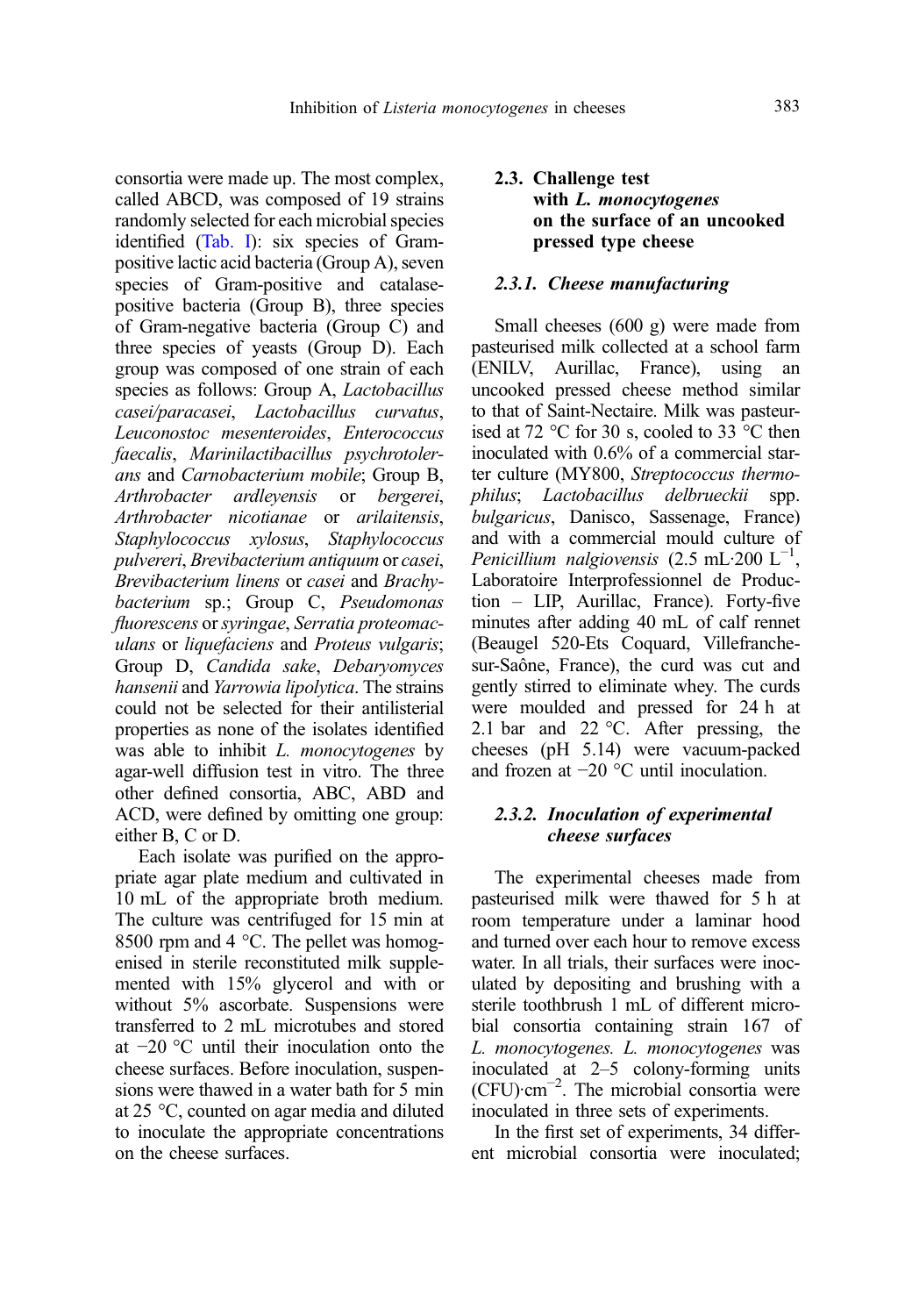corresponding to each of the complex cheese microbial consortia named TR1– TR20 and TR22–TR35, prepared as described in Section 2.1 and thawed in a 25 °C water bath before inoculation.

In the second set of experiments, consortium TR15, the most inhibitory of the 34, was inoculated after 3 and 24 months of storage at −20 °C in order to verify the stability of the antilisterial activity.

In the third set of experiments, five different microbial consortia were inoculated: one TR15 consortium (selected in the first set of experiments and stored at −20 °C) and four defined microbial consortia (ABCD, ABC, ACD and ABD). The inoculum level of each species was based on counting results obtained after growing TR15 on cheese. Each species of Groups A, B and D was inoculated at 2.7 log  $CFU$ ·cm<sup>-2</sup>. The Gram-negative bacteria (Group C) were inoculated at only  $1 \log CFU \cdot cm^{-2}$ .

Each set included a control, inoculated with 1 mL of a commercial ripening culture frequently used for manufacturing Saint-Nectaire cheese (Penicillium nalgiovensis 3.104 CFU·cm−<sup>2</sup> , LIP, Aurillac, France).

The inoculated cheeses were ripened for 28 days in sterile stainless steel boxes in INRA's cellars at 8–9 °C, 98% RH (in the cellar). After 8 and 18 days of ripening, the cheeses were washed with sterile salt water (20% NaCl).

# 2.4. Microbial analysis

Rind samples 3 mm thick were taken from inoculated cheeses after 1, 8, 18 and 28 days of ripening, for microbial analysis.

L. monocytogenes was counted as prescribed in ISO 11 2090-2, by an accredited laboratory (LIAL, Aurillac, France).

The rind samples were blended in phosphate buffer  $(20 \text{ mmol} \cdot L^{-1} \text{ KH}_2\text{PO}_4)$ , 0.01 mol·L<sup>-1</sup> K<sub>2</sub>HPO<sub>4</sub>) pH 7.5 using a stomacher blender (Interscience, Saint-Nomla-Bretèche, France). Each suspension was diluted with Ringer's solution and appropriate dilutions were spread on agar plate media using a spiral system (DS+, Interscience, Saint-Nom-la-Bretèche, France).

As described by Millet et al. [\[25\]](#page-23-0), the microbial populations were enumerated on the following agar plate media, according to morphotype: coagulase positive and negative Staphylococci on rabbit plasma fibrinogen agar (RPF); facultatively heterofermentative lactobacilli on facultatively heterofermentative agar (FH); dextranproducing leuconostocs on Mayeux Sandine and Elliker agar medium (MSE); enterococci on Slanetz and Bartley agar (SB); Pseudomonas on cephalosporin fucidin cetrimide (CFC) agar; Gram-positive and catalasepositive bacteria on cheese ripening bacteria medium (CRBM); Gram-negative bacteria on plate count agar (PCA) supplemented with milk and crystal violet  $(PCA + M +$ CV); yeasts and moulds on oxytetracycline glucose agar (OGA) medium. All media were purchased from Biokar.

On CRBM, white colonies corresponding to S. pulvereri, yellow or cream colonies corresponding to A. ardleyensis or bergerei, A. nicotianae or arilaitensis and Brachybacteriumsp. and orange colonies corresponding to S. xylosus or B. antiquum or casei and B. linens or casei were counted specifically. On OGA medium, white colonies corresponding to  $D$ . hansenii or  $C$ . sake and cream colonies corresponding to Y. lipolytica.

Colony counts were expressed as log CFU·cm−<sup>2</sup> of cheese rind. Counts  $<$  10 CFU·g<sup>-1</sup> were shown as  $<$  1 log·cm<sup>-2</sup>.

# 2.4.1. Calculation of area of inhibition

In order to easily compare the L. *mono*cytogenes populations of the different cheeses during ripening (second set of experiments), the area of inhibition (AI) between two ripening days  $(t1 \text{ and } t2)$  was calculated using the following formula as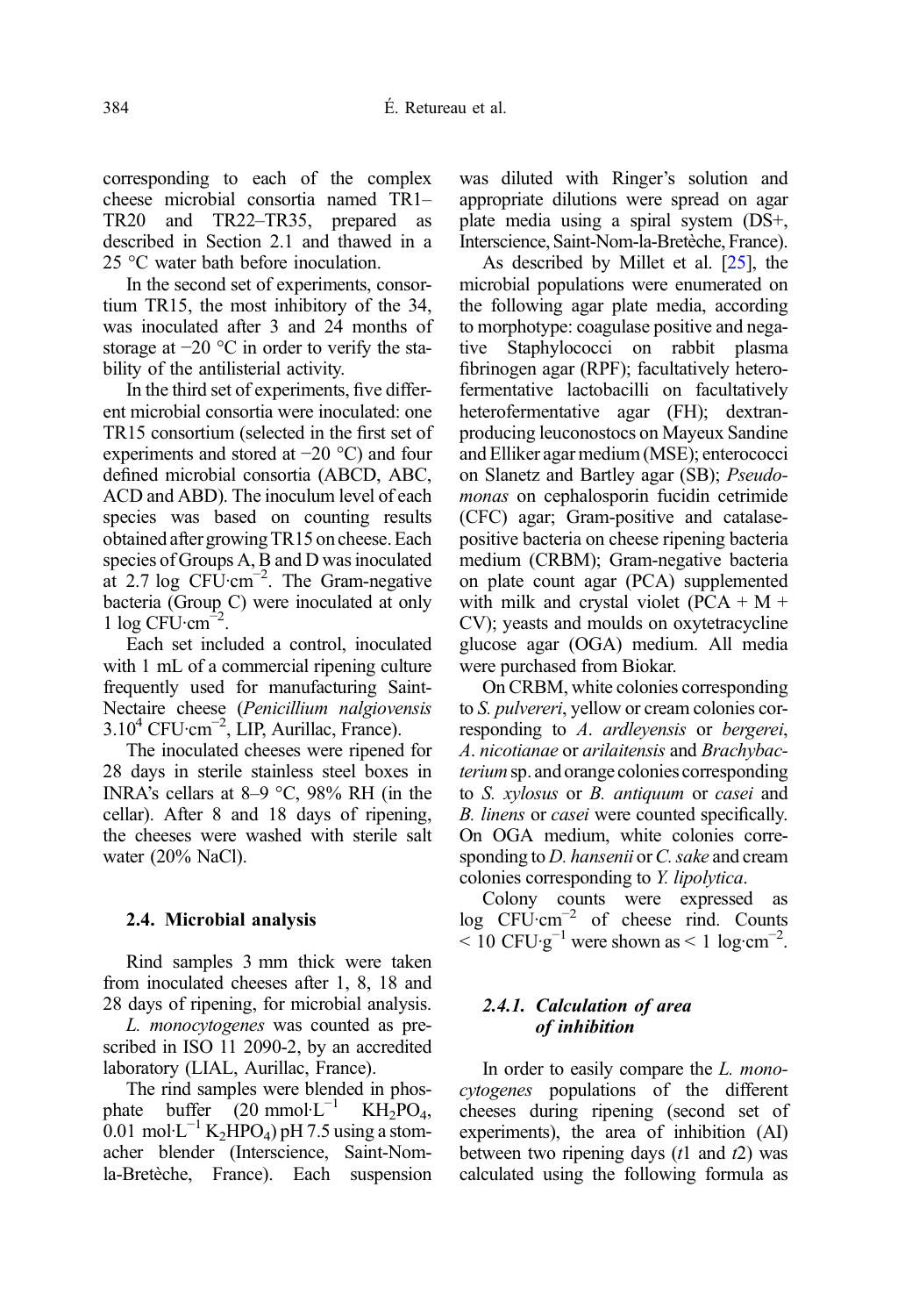described by Saubusse et al. [\[28\]](#page-23-0)

AI = 
$$
(t2 - t1)/2 \times [(Ct1 + Ct2)
$$
  
–  $(Tt1 + Tt2)],$ 

where  $C$  is the count of  $L$ . *monocytogenes* in control cheeses whose surfaces were inoculated with a commercial ripening culture and  $T$  is the count of  $L$ . monocytogenes in cheeses whose surfaces were inoculated with other microbial consortia.

# 2.5. Single strand conformation polymorphism analysis of the cheese rinds

Total genomic DNA was extracted from 1 g cheese rind sample at 1, 8, 18 and 28 days of ripening, using the phenol-chloroform method described by Delbès et al. [[11\]](#page-22-0). Partial 16S rRNA gene sequences were amplified using Gram1F–Gram2R primers with Gram1F labelled with hexachloro derivative of fluorescein HEX and Gram2R labelled with fluorescein phosphoramidite NED [\[28\]](#page-23-0). The PCR-single strand conformation polymorphism (PCR-SSCP) products were analysed by SSCP capillary electrophoresis on an ABI Prism 310 genetic analyser. The fluorescence signal was analysed using the Genescan analysis software. The SSCP peak patterns were aligned using internal standard genescan 400 Rox. The dominant peaks in the SSCP patterns obtained were assigned by comparing their migration with that of the 16 bacterial strains used to make up the microbial community. To analyse the different profiles, relative peak proportion  $P_i$  is determined as  $P_i = a_i \times 100/\Sigma a_i$ , where  $P_i$  is the proportion and  $\Sigma a_i$  is the sum of the peak areas of the whole SSCP patterns.

#### 2.6. Chemical analysis

# 2.6.1. pH measurements

The pH of cheese surface was measured at 1, 8, 18 and 28 days of ripening at three locations on each cheese with a 926 VTV pH-meter with Ingold electrode 406 MX (Mettler-Toledo S.A., Viroflay, France). The results are the means of the three measurements.

# 2.6.2. Analysis of sugar and organic acid contents of cheese surfaces by high pressure liquid chromatography

Suspensions of finely ground rind were prepared (10 g for organic acids and 10 g for sugar compounds) in 20 mL distilled water. After incubating for 1 h at 50  $^{\circ}$ C, the rind suspensions were homogenised using an Ultra-Turrax device at 9500 rpm for 2 min. Organic acids and sugar compounds were extracted as described by Leclercq-Perlat et al. [\[20\]](#page-23-0). Analysis was performed by high-performance liquid chromatography (HPLC). The HPLC system (Waters, Guyancourt, France) consisted of an automatic injector, two serial detectors (a UV detector 210 nm for organic acids and a differential refractometer for sugar compounds) and two integrators. The cation-exchange column (Aminex HPX-87H – Bio-Rad, Marnes-la-Coquette, France) was maintained at 35 °C. Sulphuric acid  $(0.1 \text{ mol·L}^{-1})$  was used as the mobile phase at aflow rate of 0.6 mL·min−<sup>1</sup> . Propionic acid (1%) was used as an internal standard.

The results were expressed in grams per kilogram of dry rind content.

# 3. RESULTS

# 3.1. Inhibition of L. monocytogenes on the surfaces of uncooked pressed type cheeses

The *L. monocytogenes* counts on the surfaces of cheeses inoculated with the 34 complex microbial consortia from Saint-Nectaire cheeses (TR1–TR20 and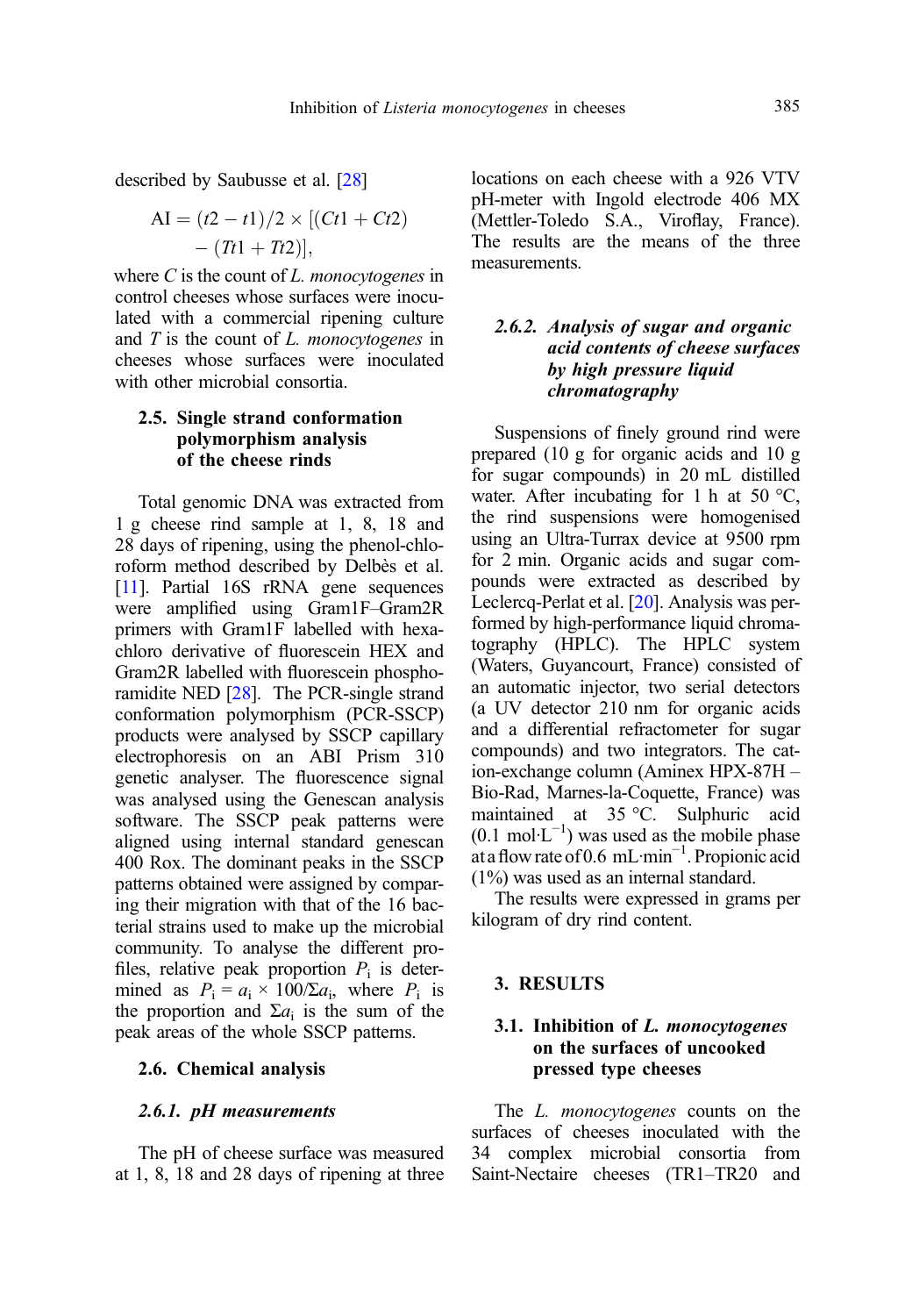TR22–TR34) and with a commercial ripening culture as a control, after different ripening times at 9 °C, are given in [Table III.](#page-12-0) Results obtained for TR15 after several months of storage at −20 °C are also included.

The level of *L. monocytogenes* was below the detection threshold of 1 log  $CFU·cm^{-2}$  after 1 and 8 days of ripening in most cheeses, whichever inoculation was used (TR1–TR20 and TR22–TR34). L. monocytogenes grew mainly between day 8 and day 18 and the L. monocytogenes count at days 8, 18 and 28 varied according to the consortium inoculated, allowing us to arbitrarily classify the cheeses in three groups. Group 1 (10 consortia) corresponded to cheeses with the lowest L. monocytogenes counts (below 5 log CFU·cm−<sup>2</sup> ). Interestingly, one microbial consortium (TR15) from this group, tested several times, can be stored at −20 °C in phosphate buffer for at least 24 months without losing its capacity to inhibit *Listeria* compared to a control. In Group 2 (15 consortia), L. monocytogenes populations reached between 5.26 and 5.96 log CFU·cm−<sup>2</sup> . Group 3 (9 consortia) had the highest *L. monocytogenes* counts – 6 log  $CFU·cm^{-2}$  or more. The control cheeses inoculated with only the commercial ripening culture were in this group.

There was no correlation between the count of L. *monocytogenes* at a given ripening time and the pH values;  $r = 0.10$  at day 18 (pH varying between 6.20 and 7.52,  $n = 35$ ) and  $r = -0.14$  at day 28 (pH varying between 5.80 and 8.40,  $n = 35$ ). However, the increase in pH during ripening was associated with an increase in L. monocytogenes.

Due to its high antilisterial properties and stability in storage at −20 °C, microbial consortium TR15 was selected for the subsequent studies of antilisterial activity.

# 3.2. Identification of strains from culture of cheese complex consortium TR15

Ninety-five bacterial isolates were distinguished in 12 RFLP patterns (clusters G1– G12). First, by reference to a database of reference strains most commonly isolated from milks or cheeses, nine RFLP profiles (G1–G3, G6–G8 and G10–G12) were first assigned to different genera. Profiles of three clusters (G4, G5 and G9) presented no similarity with those present in the database. The 46 isolates belonging to clusters G1–G5 corresponding to lactic acid bacteria were identified according to their amplification with specific primers and the identifications were confirmed by the closest match of their 16S RNA in the GenBank database ([Tab. I](#page-3-0)). Thus, 14 isolates of G1 were assigned to Lb. casei or paracasei, the other two isolates in this group to *Lb. curvatus*, the 12 isolates of G2 to Ln. mesenteroides or pseudomesenteroides and the 11 isolates of G3 to E. faecalis. Some representative isolates of the other groups were identified only by 16S rDNA sequencing [\(Tab. I\)](#page-3-0). Their 16S rDNA sequences presented more than 99% homology with those of the following species: *Cb. mobile* (G4, two isolates), M. psychrotolerans (G5, five isolates), A. nicotianae or arilaitensis(G6, one isolate), A. ardleyensis or bergerei (G6, six isolates), B. linens or casei, B. antiquum or casei (G7, three isolates), Brachybacterium sp. (G8, one isolate), S. pulvereri, S. xylosus (G10, four isolates), P. fluorescens or syringae (G11, three isolates), Ser. proteomaculans or liquefaciens (G12, two isolates) and Prot. vulgaris (G9, four isolates).

The 16 yeast isolates were identified as C. sake (11 isolates), Y. lipolytica (three isolates) and D. hansenii (three isolates) on the basis of their phenotypic characteristics and 26S DNA sequencing [\(Tab. I](#page-3-0)).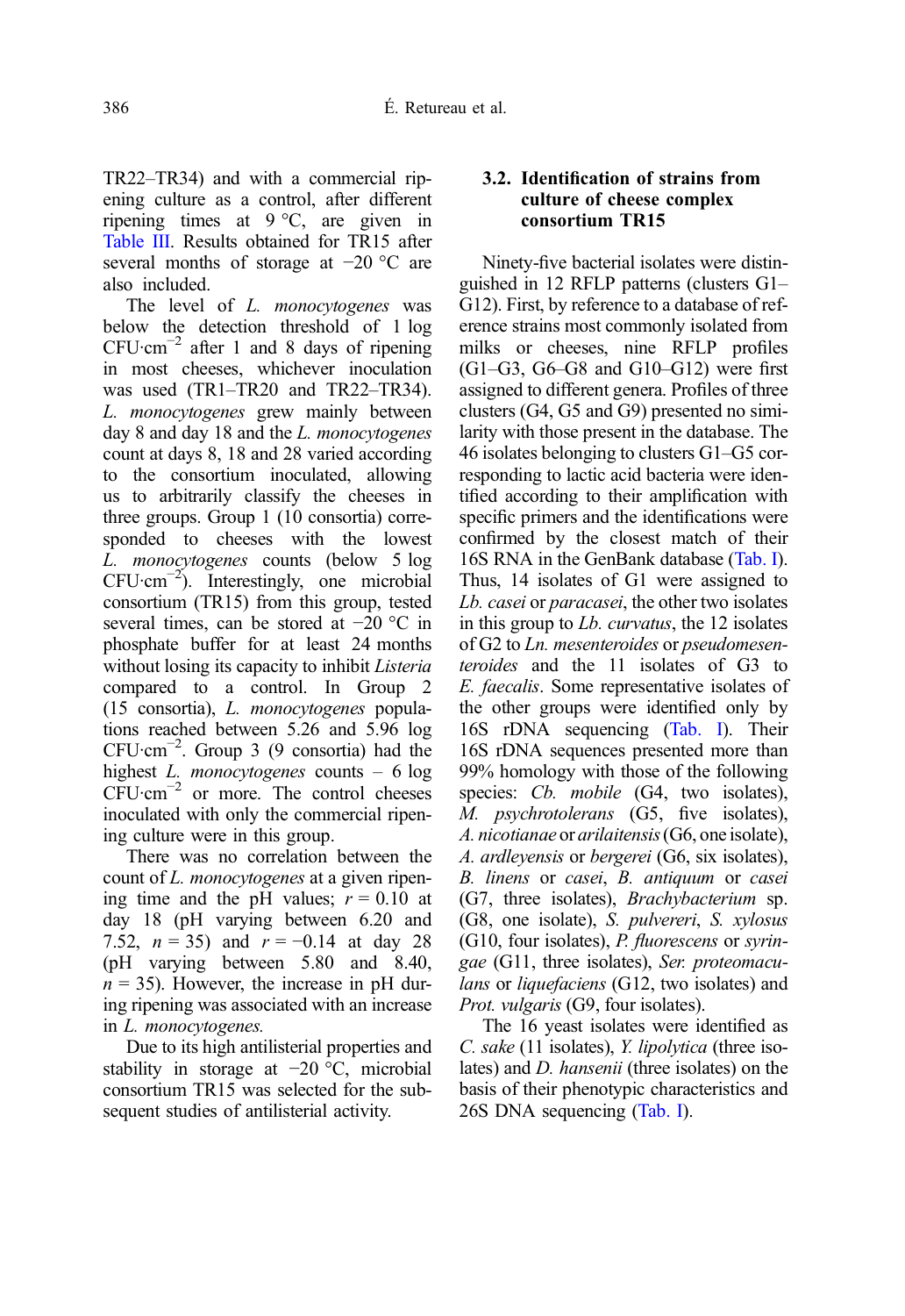| Group          | Trial cheese    |                        |             | L. monocytogenes log CFU·cm <sup>-2</sup> |        |        | pH     |
|----------------|-----------------|------------------------|-------------|-------------------------------------------|--------|--------|--------|
|                |                 | Day $\boldsymbol{1}^1$ | Day $8^1\,$ | Day 18                                    | Day 28 | Day 18 | Day 28 |
| G1             | TR15.1          | 1.48                   | $\leq 1$    | 3.33                                      | 4.05   | 6.42   | 7.12   |
|                | TR15.2          | $\leq 1$               | 1.48        | 3.34                                      | 4.11   | 7.17   | 7.83   |
|                | TR15.3          | $\leq 1$               | 1.18        | 2.01                                      | 3.32   | 7.27   | 7.71   |
|                | <b>TR11</b>     | $\leq 1$               | $\leq 1$    | 3.18                                      | 4.00   | 7.15   | 8.04   |
|                | <b>TR26</b>     | $\leq 1$               | $\leq 1$    | 3.26                                      | 4.13   | 6.72   | 6.75   |
|                | <b>TR19</b>     | $\leq 1$               | $\leq 1$    | 4.21                                      | 4.84   | 7.11   | 7.21   |
|                | <b>TR13</b>     | $\leq 1$               | 1.78        | 4.01                                      | 4.86   | 7.10   | 6.84   |
|                | TR9             | $\leq 1$               | 1.48        | 3.48                                      | 4.91   | 6.41   | 6.20   |
|                | <b>TR22</b>     | $\leq 1$               | 1.96        | 3.74                                      | 4.93   | 6.74   | 6.73   |
|                | <b>TR30</b>     | 1.78                   | 1.78        | 3.82                                      | 4.97   | 6.60   | 7.15   |
|                | <b>TR24</b>     | 1.48                   | $\leq 1$    | 3.18                                      | 5.04   | 6.63   | 6.93   |
|                | <b>TR25</b>     | $\leq 1$               | 1.48        | 4.23                                      | 5.05   | 7.41   | 8.47   |
| G2             | <b>TR23</b>     | $\leq 1$               | 1.96        | 4.33                                      | 5.26   | 7.10   | 5.94   |
|                | <b>TR12</b>     | $\leq 1$               | 1.48        | 4.36                                      | 5.27   | 7.47   | 8.00   |
|                | <b>TR29</b>     | $\leq 1$               | 1.48        | 3.52                                      | 5.27   | 6.35   | 7.00   |
|                | TR6             | $\leq 1$               | $\leq 1$    | 4.38                                      | 5.34   | 7.17   | 8.18   |
|                | TR8             | $\leq 1$               | $\leq 1$    | 4.17                                      | 5.39   | 7.14   | 8.06   |
|                | <b>TR34</b>     | $\leq 1$               | 1.48        | 4.03                                      | 5.44   | 6.98   | 6.70   |
|                | <b>TR20</b>     | 1.48                   | 1.96        | 4.47                                      | 5.45   | 6.92   | 6.10   |
|                | <b>TR28</b>     | 1.96                   | $\leq 1$    | 4.24                                      | 5.52   | 7.34   | 8.26   |
|                | <b>TR16</b>     | $\leq 1$               | 2.44        | 3.94                                      | 5.63   | 7.05   | 8.21   |
|                | <b>TR32</b>     | 1.48                   | 2.08        | 4.66                                      | 5.66   | 6.28   | 6.85   |
|                | TR <sub>2</sub> | $\leq 1$               | $\leq 1$    | 4.48                                      | 5.69   | 7.34   | 7.85   |
|                | <b>TR17</b>     | 1.48                   | 1.78        | 3.76                                      | 5.74   | 6.48   | 6.87   |
|                | TR1             | 1.78                   | $\leq 1$    | 4.09                                      | 5.93   | 6.21   | 7.03   |
|                | <b>TR31</b>     | 2.52                   | 2.88        | 4.52                                      | 5.96   | 7.05   | 7.96   |
|                | <b>TR35</b>     | $\leq 1$               | $\leq 1$    | 4.27                                      | 5.96   | 6.97   | 7.06   |
| G <sub>3</sub> | <b>TR27</b>     | $\leq 1$               | $\leq 1$    | 4.08                                      | 6.03   | 6.31   | 6.95   |
|                | TR3             | 1.48                   | $\leq 1$    | 4.29                                      | 6.08   | 7.14   | 6.82   |
|                | <b>TR14</b>     | $\leq 1$               | 2.08        | 4.01                                      | 6.14   | 6.93   | 5.80   |
|                | Control 2       | $\leq 1$               | 1.48        | 4.15                                      | 6.13   | 6.67   | 7.61   |
|                | Control 1       | 1.48                   | $\leq 1$    | 4.41                                      | 6.21   | 7.52   | 6.70   |
|                | <b>TR33</b>     | $\leq 1$               | $\leq 1$    | 4.23                                      | 6.23   | 7.14   | 5.96   |
|                | <b>TR18</b>     | $\leq 1$               | $\leq 1$    | 4.90                                      | 6.25   | 7.07   | 7.66   |
|                | <b>TR10</b>     | 1.96                   | 2.33        | 5.45                                      | 6.34   | 6.42   | 6.97   |
|                | TR5             | 1.48                   | $\leq 1$    | 4.26                                      | 6.36   | 6.45   | 6.94   |
|                | TR4             | $\leq 1$               | $\leq 1$    | 4.71                                      | 6.40   | 6.67   | 5.91   |
|                | TR7             | $\leq 1$               | 1.78        | 5.34                                      | 6.42   | 6.35   | 6.95   |
|                | Control 3       | 1.48                   | 3.33        | 4.63                                      | 7.66   | 7.29   | 7.70   |

<span id="page-12-0"></span>Table III. pH and L. monocytogenes growth during ripening on the surfaces of trial cheeses inoculated with 34 complex consortia collected from cheese surfaces in the Saint-Nectaire area.

<sup>1</sup> At days 1 and 8, the level of *L. monocytogenes* was below the detection limit of 1 log CFU·cm<sup>-2</sup>. Trial cheese, TRx = complex cheese surface consortium prepared as described in Section 2.1; Control = commercial ripening culture. Groups = Trial cheeses according to *L. monocytogenes* counts at 28 days of ripening: G1 = < 5 log CFU·cm<sup>-2</sup>, G2 = < 6 log CFU·cm<sup>-2</sup> and G3 = > 6 log CFU·cm<sup>-2</sup>. TR15.1 = 1st challenge test using complex cheese surface consortium TR15. Control 2 and Control  $3 =$  commercial ripening culture from the 2nd and 3rd challenge tests, TR15.2 = 2nd challenge test using TR15 after 3 months of storage at −20 °C, TR15.3 = 3rd challenge test using TR15 after 24 months of storage at −20 °C.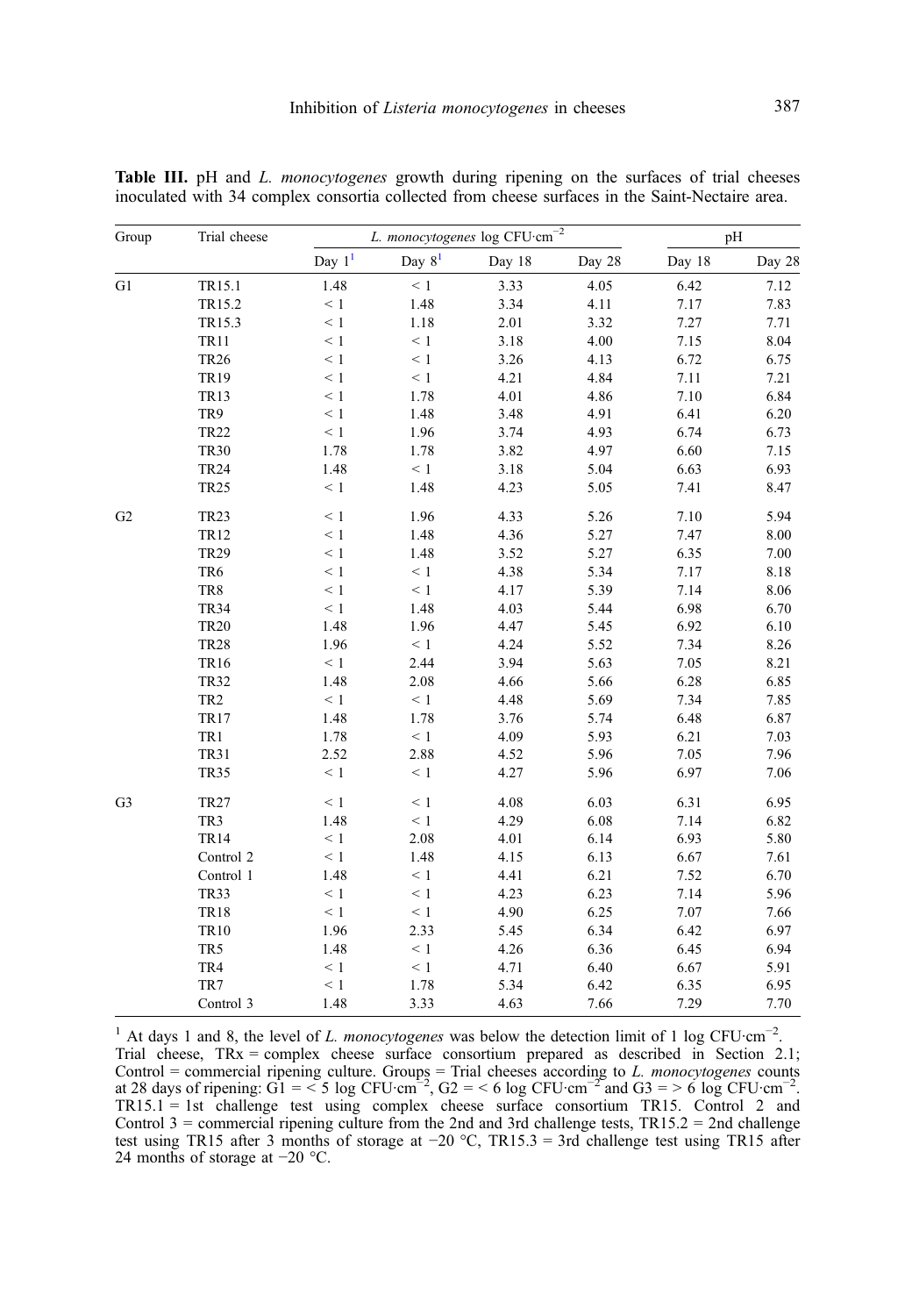

Figure 1. L. monocytogenes growth on the surfaces of cheeses inoculated with complex consortium TR15 and defined consortia. L. monocytogenes counts expressed in log CFU·cm<sup>-2</sup>; cheese surfaces inoculated with control = commercial ripening culture,  $TR15$  = complex consortium (rind suspension), ABCD, ABC, ABD and ACD = defined consortia from identified isolates  $(A = six$  lactic acid bacteria,  $B = s$ even Gram-positive and catalase-positive bacteria,  $C = th$ ree Gram-negative bacteria and  $D =$  three yeasts).

Table IV. Areas of inhibition of L. monocytogenes growth on the surfaces of cheeses inoculated with complex consortium TR15 and defined microbial consortia.

| AI $(8-2)$ | AI $(18-8)$ | AI $(28-18)$ |
|------------|-------------|--------------|
| 2.66       | 11.20       | 16.33        |
| $-0.60$    | $-0.66$     | 2.48         |
| $-1.11$    | 0.39        | 5.65         |
| $-0.84$    | $-1.70$     | 2.71         |
| 0.12       | 3.69        | 7.28         |
|            |             |              |

AI = area of inhibition calculated between 2 days of ripening  $(t2-t1)$  according to the formula,  $AI = (t2 - t1)/2 \times [(Ct2 + Ct1) - (Tt2 + Tt1)],$  with  $C = L$ . monocytogenes counts in the control cheese and  $T = L$ . monocytogenes counts in cheeses inoculated with consortia. Cheese surfaces inoculated with  $control = commercial ripening culture; TR15 = complex consortium (rind suspension) and ABCD,$ ABC, ABD and ACD = defined consortia from identified isolates  $(A = six$  lactic acid bacteria,  $B = s$ even Gram-positive and catalase-positive bacteria,  $C =$  three Gram-negative and  $D =$  three yeasts). Numbers in bold fonts indicate the highest inhibition.

# 3.3. Antilisterial properties on cheese surfaces of complex consortium TR15 and defined consortia

L. monocytogenes developed differently during ripening depending on the microbial consortium inoculated − complex consortium TR15 and defined consortia as shown in Figure 1. The lowest count was observed on cheese surfaces inoculated with complex consortium TR15 and the highest on those with only the commercial ripening culture.

The inhibition of L. monocytogenes was then evaluated by calculating the AI as described in the Section 2. The AI data and pH values are shown in Table IV. The higher the AI values, the stronger the inhibition of L. monocytogenes. Throughout the ripening, AI values were highest in cheeses inoculated with complex consortium TR15 and lowest in those inoculated with ABCD and ABD. Between days 18 and 28, L. monocytogenes was also inhibited (positive values of AI) in the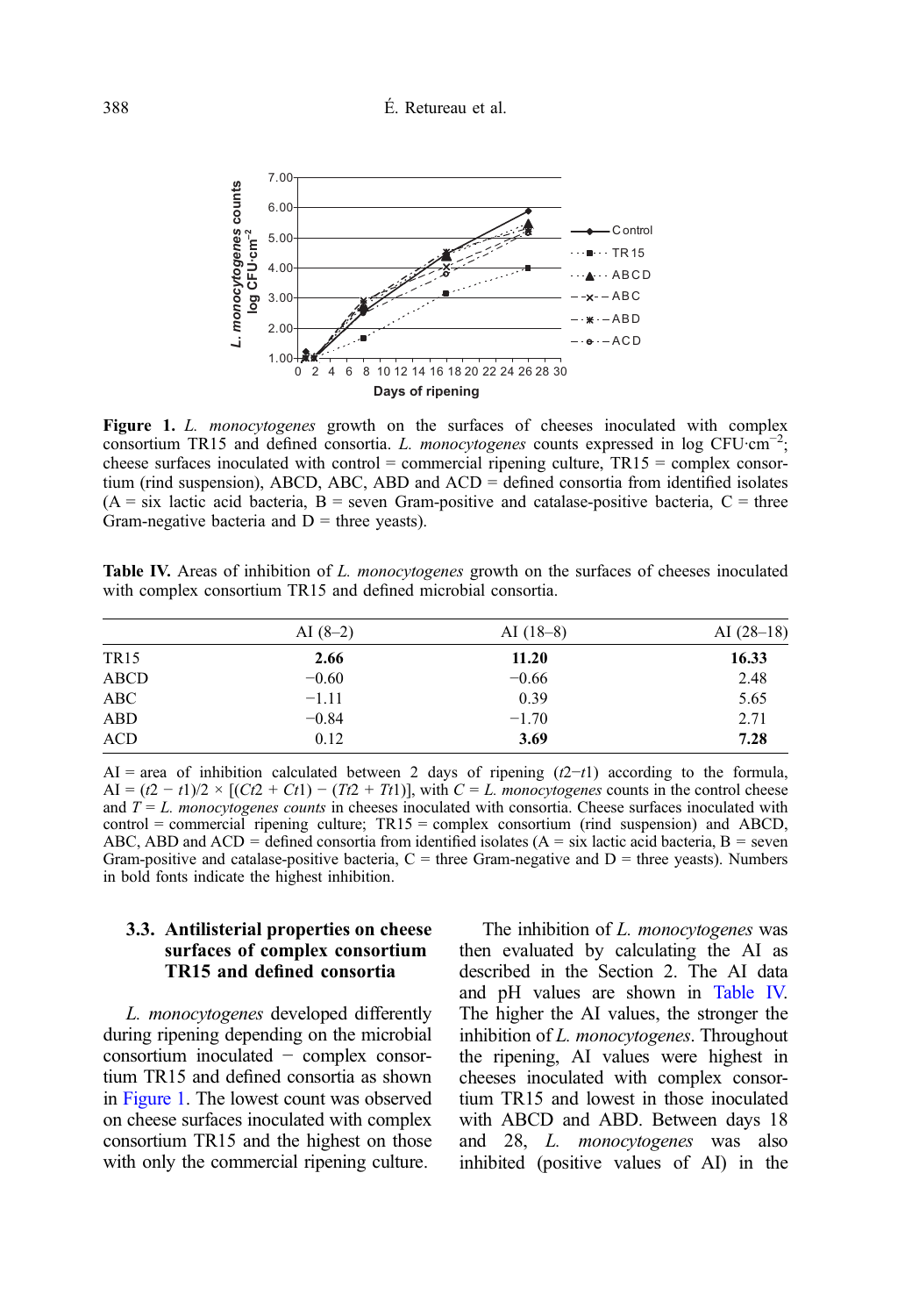|             | Day 1 | Day 2 | Day 8 | Day 18 | Day 28 |
|-------------|-------|-------|-------|--------|--------|
| Control     | 5.88  | 5.62  | 5.76  | 7.50   | 7.04   |
| <b>TR15</b> | 5.95  | 6.07  | 5.72  | 7.54   | 7.04   |
| ABCD        | 5.77  | 5.52  | 5.56  | 7.46   | 7.45   |
| ABC         | 5.93  | 6.06  | 5.55  | 7.58   | 7.33   |
| ABD         | 5.90  | 6.09  | 5.92  | 7.58   | 7.29   |
| ACD         | 6.17  | 5.81  | 5.73  | 7.58   | 7.32   |

Table V. pH of cheese rinds inoculated with complex consortium TR15 or defined consortia.

pH values are means of three measurements for each time of ripening; cheese surfaces inoculated with  $control = commercial ripening culture; TR15 = complex consortium (rind suspension) and ABCD,$ ABC, ABD and  $ACD =$  defined consortia from identified isolates  $(A = six$  lactic acid bacteria,  $B =$  seven Gram-positive and catalase-positive bacteria,  $C =$  three Gram-negative bacteria and  $D =$  three yeasts).

presence of ACD and to a lesser extent with ABC.

#### 3.4. Evolution of pH

At days 1 and 2, pH values ranged from 5.52 to 6.17 (Tab. V), but nevertheless L. monocytogenes counts were below the detection limit on the surfaces of all cheeses. In all cheeses, pH dropped between days 1 and 8, ranging between 5.56 and 5.92 at day 8. The lowest pH, at day 8 in cheese ABCD (pH 5.56) was not associated with the lowest count of L. monocytogenes. Between days 8 and 18, the pH increased dramatically, reaching 7.04–7.58 at day 18 in all cheeses (Tab. V). This was matched by an increase of close to 2 log CFU $\cdot$ cm<sup>-2</sup> in L. monocytogenes counts. At day 28, the control cheese had the lowest pH value (7.04), but the highest count of L. monocytogenes.

# 3.5. Dynamics of microbial populations by culturedependent methods

At all stage of ripening, it was difficult to control Gram-negative bacteria. They were present in abundance on the surfaces of all the cheeses (9.1 log  $CFU \cdot cm^{-2}$  in TR15 to 9.7  $\log$  CFU·cm<sup>-2</sup> in ABCD), even the ABD cheeses (8.9 log CFU $\cdot$ cm<sup>-2</sup> at 28 days) on which they had not been inoculated [\(Tab. VI](#page-15-0)).

At days 1 and 8, the highest lactobacilli count was on the surface of cheeses inoculated with consortium TR15, at least 1 log  $CFU·cm^{-2}$  higher than in the other cheeses, except for the ACD cheeses where the counts at day 8 were similar to those for TR15 (5.6  $log$  CFU·cm<sup>-2</sup>; [Tab. VI\)](#page-15-0).

At day 1, dextran-producing leuconostocs were detected in all cheeses inoculated with any of the five microbial consortia. As with the lactobacilli, leuconostoc counts were at least 1 log  $CFU \cdot cm^{-2}$  lower in the defined consortia than in complex consortium TR15. However, leuconostocs were counted at every ripening time on the surfaces of cheeses inoculated with TR15, where they reached 7.7 log CFU $\cdot$ cm<sup>-2</sup> at day 28. In cheeses prepared with defined consortia, they were not found on MSE medium up to day 8.

Until day 18, the trend in  $E$ . faecalis counts was similar in cheeses inoculated with complex consortium TR15 and defined consortia ABD and ACD. From day 18 to 28, they increased to 6.9 log  $CFU \cdot cm^{-2}$  in cheeses inoculated with ABD and ACD, but remained stable at 5.6 log CFU·cm−<sup>2</sup> in cheeses inoculated with complex consortium TR15. There was no growth of E. faecalis in cheeses inoculated with ABC (consortium without yeasts).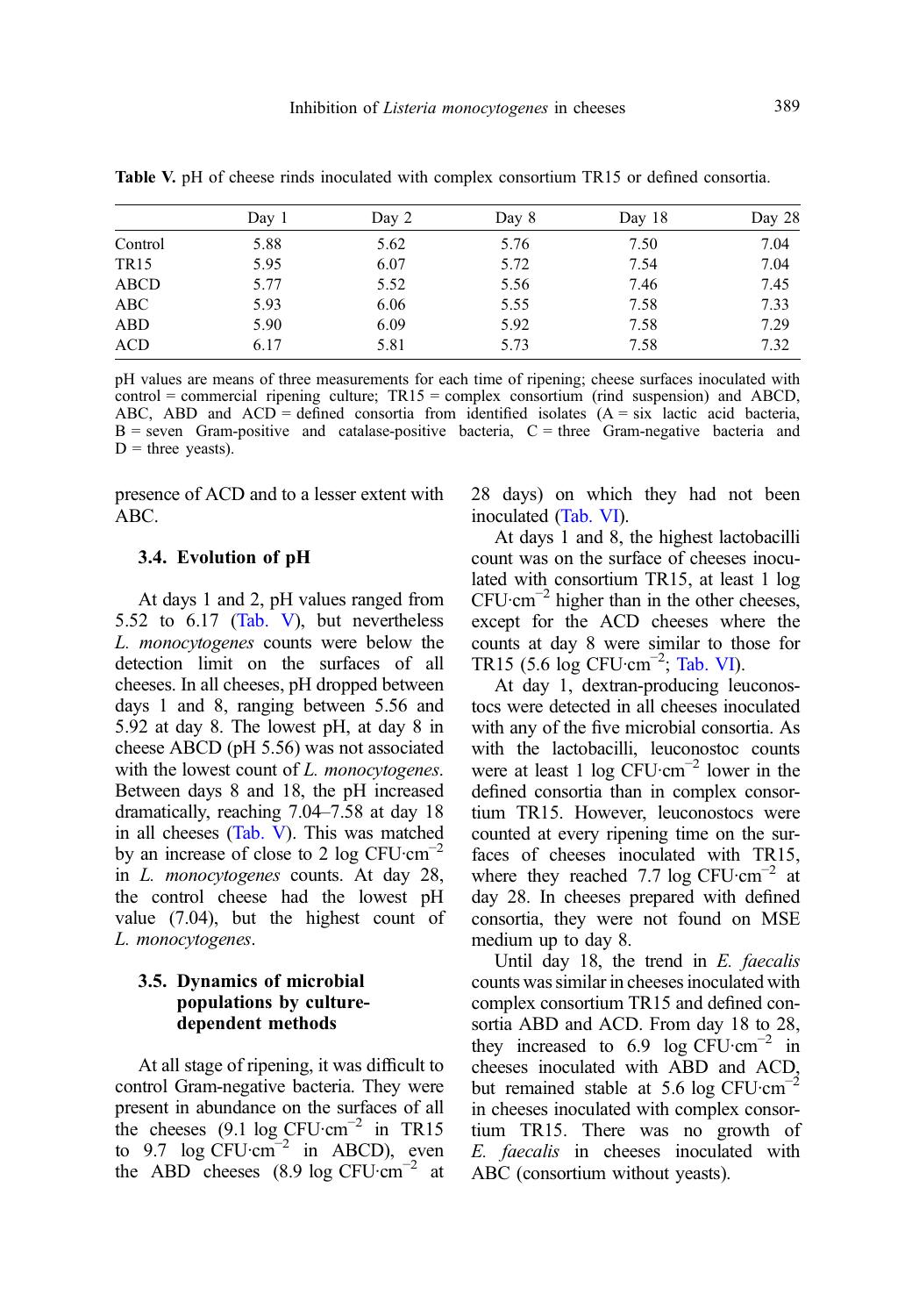|                               | <b>TR15</b>      | <b>ABCD</b>      | <b>ABC</b>       | <b>ABD</b>       | <b>ACD</b>       |
|-------------------------------|------------------|------------------|------------------|------------------|------------------|
| Lactobacillus sp.             |                  |                  |                  |                  |                  |
| Day 1                         | 4.9              | 3.6              | 3.6              | 3.8              | 2.8              |
| Day 8                         | 5.4              | 4.5              | 4.7              | 3.5              | 5.6              |
| Day 18                        | 6.1              | 6.6              | 6.8              | 7.1              | 7.5              |
| Day 28                        | 6.2              | 6.6              | 6.4              | 7.8              | 7.4              |
| Leuconostoc mesenteroides     |                  |                  |                  |                  |                  |
| Day 1                         | 5.1              | 3.5              | 3.6              | 4.0              | 4.4              |
| Day 8                         | 6.1              | $\leq$ 2         | $\leq$ 2         | $\leq$ 2         | $\leq$ 2         |
| Day 18                        | 7.7              | $<$ 3            | $<$ 3            | $<$ 3            | $<$ 3            |
| Day 28                        | 7.5              | $<$ 3            | $<$ 3            | $<$ 3            | $<$ 3            |
| Enterococcus faecalis         |                  |                  |                  |                  |                  |
| Day 1                         | 4.0              | 3.2              | 2.8              | 3.8              | 3.8              |
| Day 8                         | 4.5              | 2.9              | 2.4              | 4.3              | 4.4              |
| Day 18                        | 5.6              | 4.2              | 4.0              | 5.7              | 5.5              |
| Day 28                        | 5.3              | 5.7              | 2.9              | 6.9              | 6.9              |
| Arthrobacter nicotianae;      |                  |                  |                  |                  |                  |
| Arthrobacter ardleyensis or   |                  |                  |                  |                  |                  |
| bergerei; Brachybacterium sp. |                  |                  |                  |                  |                  |
| Day 1                         | 3.5              | 3.9              | 3.6 <sup>a</sup> | 4.2 <sup>a</sup> | $\leq$ 2         |
| Day 8                         | 8.2 <sup>a</sup> | 6.0              | 4.4              | 6.4              | $\leq$ 2         |
| Day 18                        | 8.5              | 8.4              | 8.1              | 7.8              | $<$ 3            |
| Day 28                        | 9.3 <sup>a</sup> | 8.7              | 9.0              | 8.1              | $<$ 3            |
| Staphylococcus pulvereri      |                  |                  |                  |                  |                  |
| Day 1                         | $<$ 3            | 3.2              | 3.6 <sup>a</sup> | 4.2 <sup>a</sup> | $\leq 2$         |
| Day 8                         | 6.8              | 7.4              | 7.3              | 6.6              | $\leq$ 2         |
| Day 18                        | 7.1              | 8.4              | 8.5              | 7.9              | $<$ 3            |
| Day 28                        | 9.3 <sup>a</sup> | 8.4              | 8.0              | 8.0              | $<$ 3            |
| Gram-negative bacteria        |                  |                  |                  |                  |                  |
| Day 1                         | 4.9              | 4.5              | 3.3              | 4.5              | 6.3              |
| Day 8                         | 7.8              | 6.9              | 6.9              | 7.2              | 7.6              |
| Day 18                        | 8.7              | 7.8              | 8.9              | 7.8              | 8.8              |
| Day 28                        | 9.1              | 9.7              | 9.5              | 8.9              | 9.6              |
| Candida sake                  |                  |                  |                  |                  |                  |
| Day 1                         | 4.2 <sup>a</sup> | 3.1 <sup>a</sup> | $\leq 2$         | 4.6 <sup>a</sup> | 4.5 <sup>a</sup> |
| Day 8                         | 7.0              | 6.9              | $\leq$ 2         | 7.7              | 7.4              |
| Day 18                        | 8.4              | 7.9              | $<$ 3            | 8.0 <sup>b</sup> | 8.3 <sup>b</sup> |
| Day 28                        | 8.0              | 7.5              | $<$ 3            | 8.1 <sup>a</sup> | 8.2 <sup>a</sup> |

<span id="page-15-0"></span>Table VI. Microbial population counts during ripening on the surfaces of cheeses inoculated with complex consortium TR15 and defined consortia.

continued on next page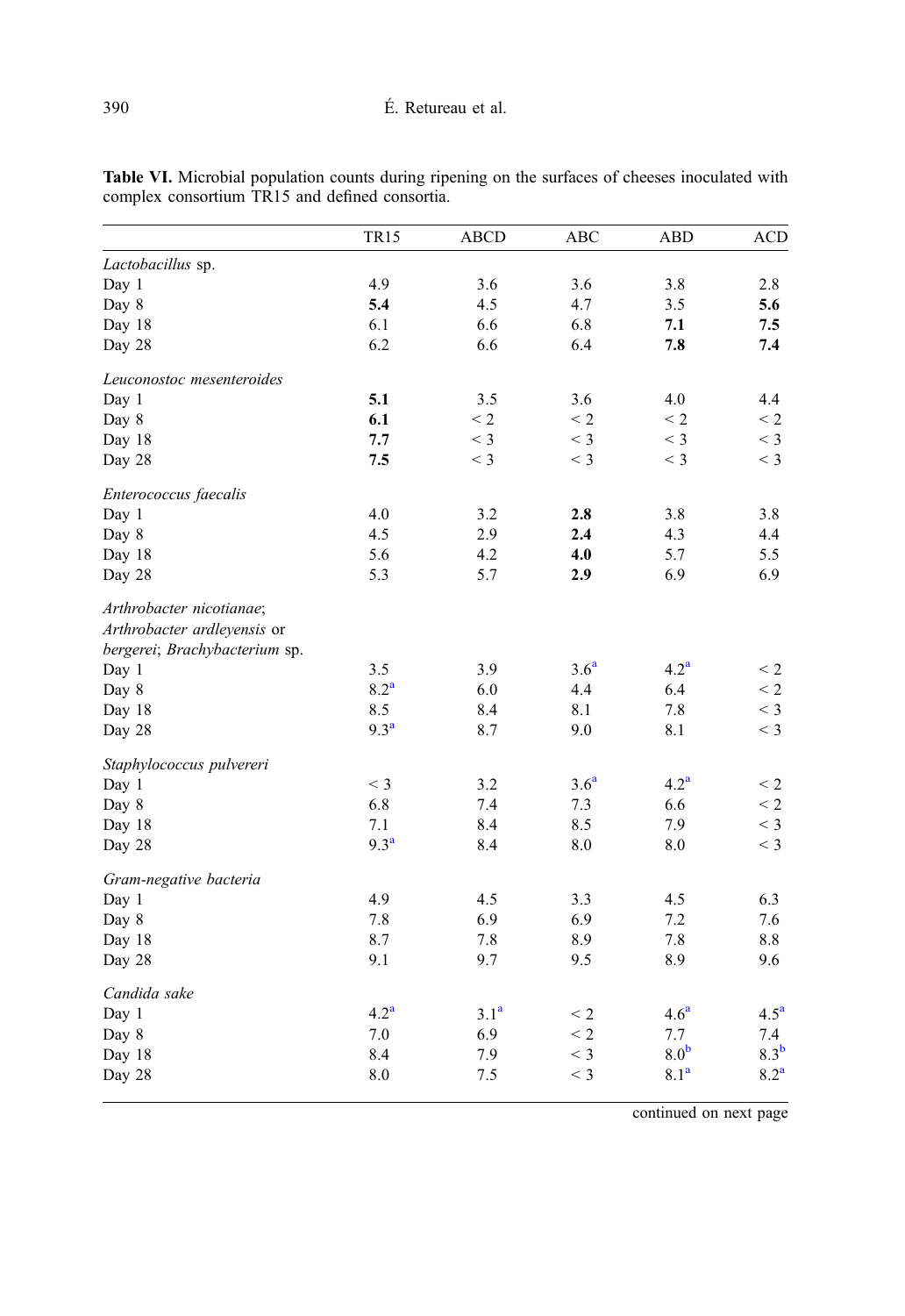|                       | <b>TR15</b>      | ABCD             | ABC      | <b>ABD</b>       | <b>ACD</b>       |
|-----------------------|------------------|------------------|----------|------------------|------------------|
| Debaryomyces hansenii |                  |                  |          |                  |                  |
| Day 1                 | 4.2 <sup>a</sup> | 3.1 <sup>a</sup> | $\leq$ 2 | 4.6 <sup>a</sup> | 4.5 <sup>a</sup> |
| Day 8                 | 7.1              | 7.4              | $\leq$ 2 | 6.8              | 7.5              |
| Day 18                | 7.3              | 7.2              | $<$ 3    | 8.0 <sup>b</sup> | 8.3 <sup>b</sup> |
| Day 28                | 7.9              | 8.0              | $<$ 3    | 8.1 <sup>a</sup> | 8.2 <sup>a</sup> |
| Yarrowia lipolytica   |                  |                  |          |                  |                  |
| Day 1                 | 4.2 <sup>a</sup> | 3.1 <sup>a</sup> | $\leq$ 2 | 4.6 <sup>a</sup> | 4.5 <sup>a</sup> |
| Day 8                 | 6.1              | 6.4              | $\leq 2$ | 7.1              | 6.9              |
| Day 18                | 6.9              | 6.0              | $<$ 3    | 7.5              | 7.4              |
| Day 28                | 7.3              | 6.9              | $<$ 3    | 8.1 <sup>a</sup> | 8.2 <sup>a</sup> |
| Total yeasts          |                  |                  |          |                  |                  |
| Day 1                 | 4.2              | 3.1              | $\leq$ 2 | 4.6              | 4.5              |
| Day 8                 | 7.3              | 7.5              | $\leq$ 2 | 7.8              | 7.8              |
| Day 18                | 8.4              | 7.9              | $<$ 3    | 8.1              | 8.3              |
| Day 28                | 8.3              | 8.1              | $<$ 3    | 8.1              | 8.2              |

| Table VI. Continued. |  |
|----------------------|--|
|----------------------|--|

Cheese surfaces inoculated with control = commercial ripening culture;  $TR15 =$  complex consortium (rind suspension) and ABCD, ABC, ABD and ACD = defined consortia from identified isolates  $(A = s\dot{x})$ lactic acid bacteria,  $B =$  seven Gram-positive and catalase-positive bacteria,  $C =$  three Gram-negative bacteria and D = three yeasts). Results expressed in log CFU·cm<sup>-2</sup> Indicate the total count of species on media.

 $b$ . Counting value including C. sake and D. hansenii.

At day 8, S. pulvereri was the dominant population within the Gram-positive and catalase positive population in cheeses prepared with defined microbial consortia. Its level increased until day 18 and then stabilised around 8 log  $CFU$ ·cm<sup>-2</sup>. In these cheeses, the growth of Arthrobacter sp. was similar. In cheeses inoculated with complex consortium TR15 the increase in Arthrobacter sp. was > 1–1.5 log CFU·cm<sup>-2</sup> higher than for S. pulvereri throughout ripening. At day 28 it was difficult to count each species due to the great diversity of morphotypes on the plate ([Tab. VI](#page-15-0)).

The yeast counts were similar in all cheeses and increased mainly before day 8, stabilising at 28 days at 8 log units  $(\text{CFU} \cdot \text{cm}^{-2})$  with dominance of C. sake and *D. hansenii*. These two species were still the dominant populations at the end of ripening and their levels with the TR15 and ABCD consortia were similar. At 8

and 18 days counts of Y. lipolytica were higher in consortia ABD and ACD than in TR15 and ABCD.

# 3.6. Evaluation of bacterial balance on cheese rinds by a cultureindependent method (direct SSCP) and by plate counting

[Table VII](#page-17-0) shows the percentage of each bacterial population at 18 and 28 days of ripening, as assessed by the culture-independent method SSCP analysis targeting the V2 region of 16S rDNA and the culture-dependent plate counting method. Gram-negative bacteria have not been taken into account as they could not be detected by PCR-SSCP analysis of the V2 region of 16S rDNA. Moreover, data from days 1 and 8 of ripening are not considered because the SSCP V2 profiles were dominated by a single peak corresponding to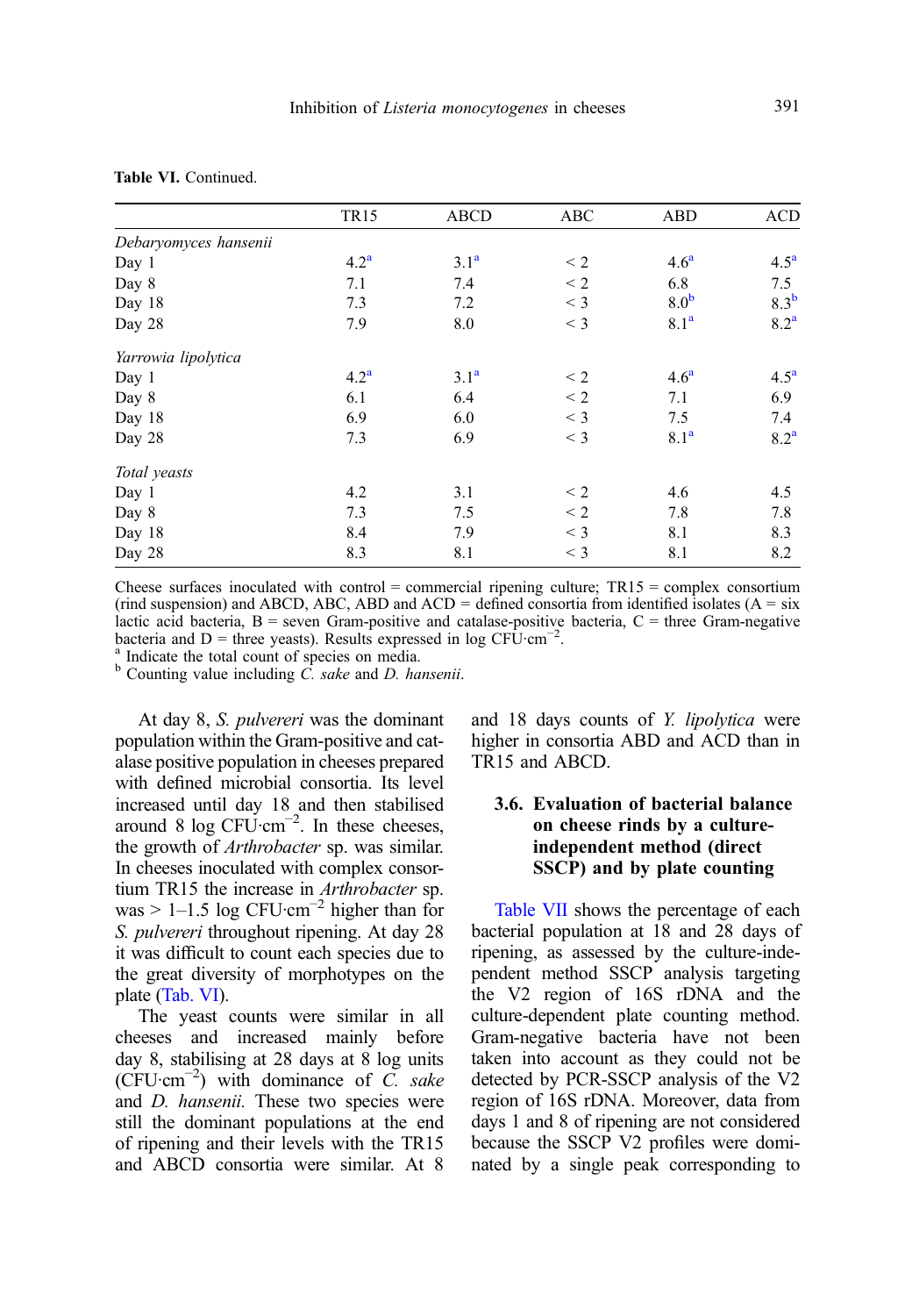|                                               |                          |       | <b>TR15</b>    |       | <b>ABCD</b>              |      |                |      |                |      | $\rm ABC$             |       |                          |       | ${\bf A}{\bf B}{\bf D}$ |       | ACD                      |       |             |       |
|-----------------------------------------------|--------------------------|-------|----------------|-------|--------------------------|------|----------------|------|----------------|------|-----------------------|-------|--------------------------|-------|-------------------------|-------|--------------------------|-------|-------------|-------|
|                                               | Day 18                   |       | Day 28         |       | Day 18                   |      | Day 28         |      | Day 18         |      | Day 28                |       | Day 18                   |       | Day 28                  |       | Day 18                   |       | Day 28      |       |
|                                               | <b>SSCP</b>              | Plate | <b>SSCP</b>    | Plate | <b>SSCP</b>              |      | Plate SSCP     |      |                |      | Plate SSCP Plate SSCP | Plate | <b>SSCP</b>              | Plate | <b>SSCP</b>             | Plate | <b>SSCP</b>              | Plate | <b>SSCP</b> | Plate |
| Lactobacillus<br>casei/paracasei              | $\overline{\phantom{m}}$ | 0.4   | $\overline{2}$ | 0.1   | $\overline{\phantom{a}}$ |      |                |      | $\mathbf{1}$   |      | 1                     |       | $\mathbf{1}$             | 7.8   | $\boldsymbol{d}$        | 19.8  | 5                        | 99    | 3           | 74.4  |
| Lactobacillus<br>curvatus                     | $\overline{\phantom{m}}$ |       | 5              |       |                          |      |                |      |                |      |                       |       | 5                        |       | d                       |       | $\overline{\phantom{a}}$ |       | d           |       |
| Lactobacillus<br>delbrueckii<br>$(MY800)*$    | 3                        |       | $\overline{4}$ |       |                          |      |                |      |                |      |                       |       |                          |       | $\overline{2}$          |       |                          |       |             |       |
| Leuconostoc<br>mesenteroides                  | 22                       | 15    | 3              | 1.6   | 7                        |      | 17             |      | 71             |      | 30                    |       | 50                       |       | 3                       |       | 73                       |       | 78          |       |
| Enterococcus<br>faecalis                      |                          |       |                |       | 10                       |      | 11             |      | -1             |      | 6                     |       | $\overline{4}$           |       | 10                      | 2.6   | $\overline{d}$           |       |             | 25.2  |
| Carnobacterium<br>mobile                      |                          |       |                |       |                          |      |                |      |                |      |                       |       |                          |       |                         |       |                          |       |             |       |
| Marinilactibacillus<br>psychrotolerans        | 5                        |       | 3              |       |                          |      |                |      |                |      |                       |       |                          |       |                         |       | $\overline{d}$           |       |             |       |
| Arthrobacter<br>nicotianae or<br>arilaitensis | 10                       | 81    | 29             | 98.3  | $\overline{\phantom{0}}$ | 51.9 | $\overline{2}$ | 67.7 | $\overline{4}$ | 26.3 | $\boldsymbol{d}$      | 90.3  | 5                        | 39.1  | $\boldsymbol{d}$        | 41.4  |                          |       |             |       |
| Arthrobacter<br>ardleyensis or<br>bergerei    | 11                       |       | 6              |       | 67                       |      | 49             |      | 9              |      | 47                    |       | 27                       |       | 77                      |       |                          |       |             |       |
| Brachybacterium sp.                           | 6                        |       | $\overline{d}$ |       | 3                        |      | 9              |      |                |      |                       |       |                          |       |                         |       |                          |       |             |       |
| Staphylococcus<br>pulvereri                   | 30                       | 3.5   | 28             |       | 6                        | 47.3 | 4              | 31.7 |                | 72.4 |                       | 9.5   | $\overline{\phantom{a}}$ | 52.8  | $\equiv$                | 36.1  |                          |       |             |       |
| Staphylococcus<br>xylosus                     |                          |       |                |       |                          |      | 4              |      |                |      |                       |       |                          |       |                         |       |                          |       |             |       |
| <b>Brevibacterium</b><br>linens or casei      |                          |       |                |       |                          |      |                |      |                |      |                       |       |                          |       |                         |       |                          |       |             |       |
| Brevibacterium<br>antiquum or casei           |                          |       |                |       |                          |      |                |      |                |      |                       |       |                          |       |                         |       |                          |       |             |       |

<span id="page-17-0"></span>Table VII. Microbial populations' establishment at 18 and 28 days of ripening on the surfaces of cheeses inoculated with complex consortium TR15 and defined consortia, analysed by SSCP and counting on agar media.

continued on next page

 $392$  E. Retureau et al.  $\acute{\mathrm{E}}$  . Retureau et al.

392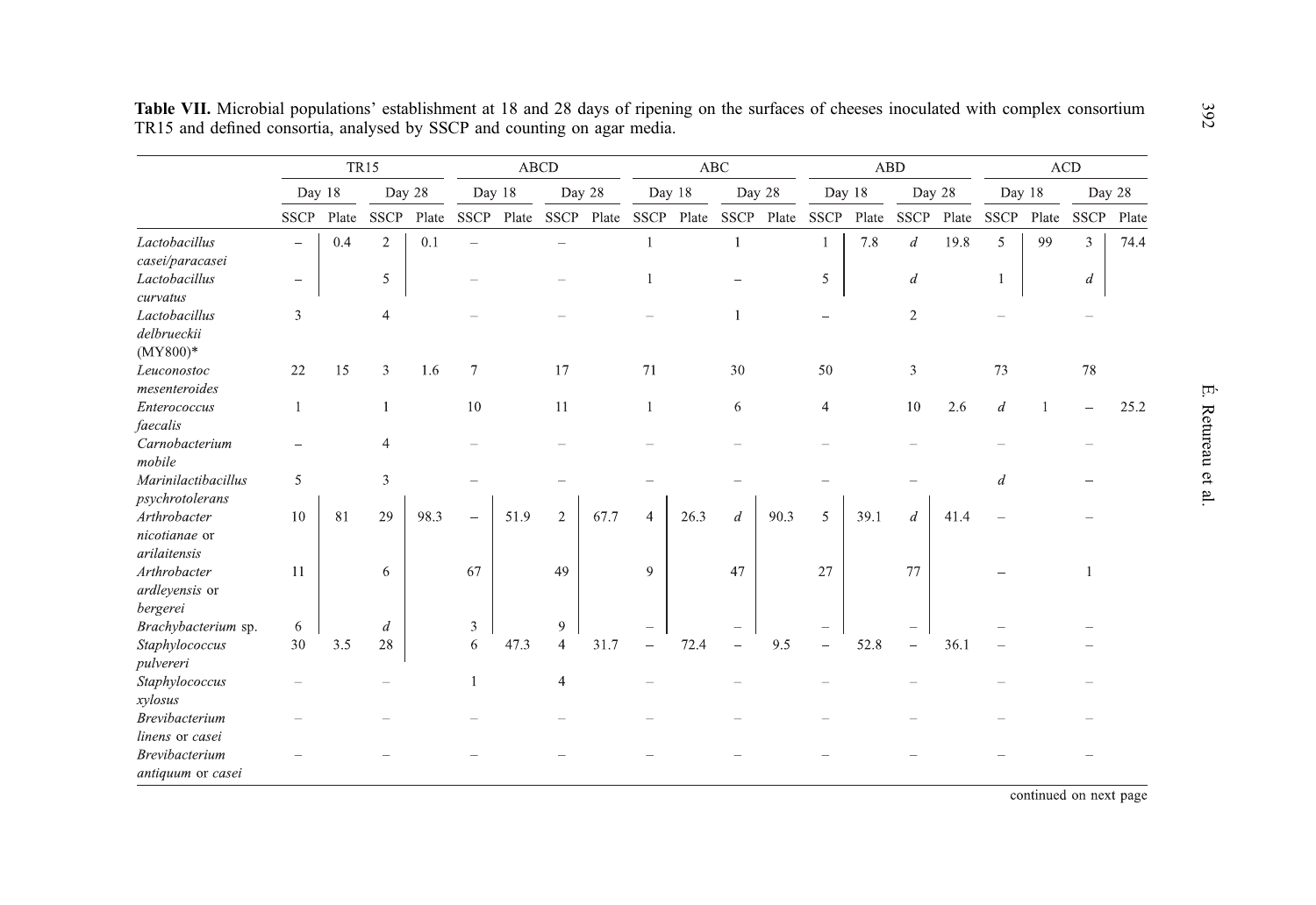|  | Table VII. Continued |  |
|--|----------------------|--|
|  |                      |  |

|                                                    | <b>TR15</b>              |       |             |       | <b>ABCD</b>              |       |                          |       | ABC                      |       |             |       | ABD         |       |                          |       | ACD                      |       |                          |       |
|----------------------------------------------------|--------------------------|-------|-------------|-------|--------------------------|-------|--------------------------|-------|--------------------------|-------|-------------|-------|-------------|-------|--------------------------|-------|--------------------------|-------|--------------------------|-------|
|                                                    | Day 18                   |       | Day 28      |       | Day 18                   |       | Day 28                   |       | Day 18                   |       | Day 28      |       | Day 18      |       | Day 28                   |       | Day 18                   |       | Day 28                   |       |
|                                                    | <b>SSCP</b>              | Plate | <b>SSCP</b> | Plate | <b>SSCP</b>              | Plate | <b>SSCP</b>              | Plate | <b>SSCP</b>              | Plate | <b>SSCP</b> | Plate | <b>SSCP</b> | Plate | <b>SSCP</b>              | Plate | <b>SSCP</b>              | Plate | <b>SSCP</b>              | Plate |
| <i>Streptococcus</i><br>thermophilus<br>$(MY800)*$ | $^{\circ}$               |       | 10          |       | 6                        |       | 4                        |       |                          |       |             |       |             |       | $\overline{\phantom{0}}$ |       | 14                       |       | 12                       |       |
| Listeria<br>monocytogenes                          | 6                        |       |             |       | $\overline{\phantom{a}}$ |       | $\overline{\phantom{a}}$ |       |                          |       |             |       |             |       |                          |       |                          |       |                          |       |
| Unknown 1                                          | $\overline{\phantom{a}}$ |       |             |       | $\overline{\phantom{a}}$ |       | $\overline{\phantom{a}}$ |       | $\overline{\phantom{m}}$ |       | $\Omega$    |       | -           |       |                          |       | $\overline{\phantom{a}}$ |       | $\overline{\phantom{a}}$ |       |

Proportion of species on cheese rinds from TR15 = complex consortium (rind suspension) and ABCD, ABC, ABD and ACD = defined consortia from identified isolates ( $A = \text{six}$  lactic acid bacteria,  $B = \text{seven}$  Gram-positive and catalase-positive bacteria,  $C = \text{three}$  Gram-negative bacteria and  $D = \text{three}$ yeasts).

\*L. delbrueckii and S. thermophilus are strains from the commercial starter culture (My800) used for cheese manufacturing.

│straight line indicates that the proportion included the different species of the lines.

Plate = results expressed as a proportion of counted species on agar media. SSCP = results expressed as proportion of the peak ( $P_i$ ) in the pattern with  $P_i = a_i \times 100/\Sigma a_i$ , where  $a_i$  = peak area and  $\Sigma a_i$  = total peak area of the pattern. Species names on the same line indicate coelution in the same peak; n-dash (–) indicates no detection and d indicates detection of a peak  $\leq 1\%$  of total pattern.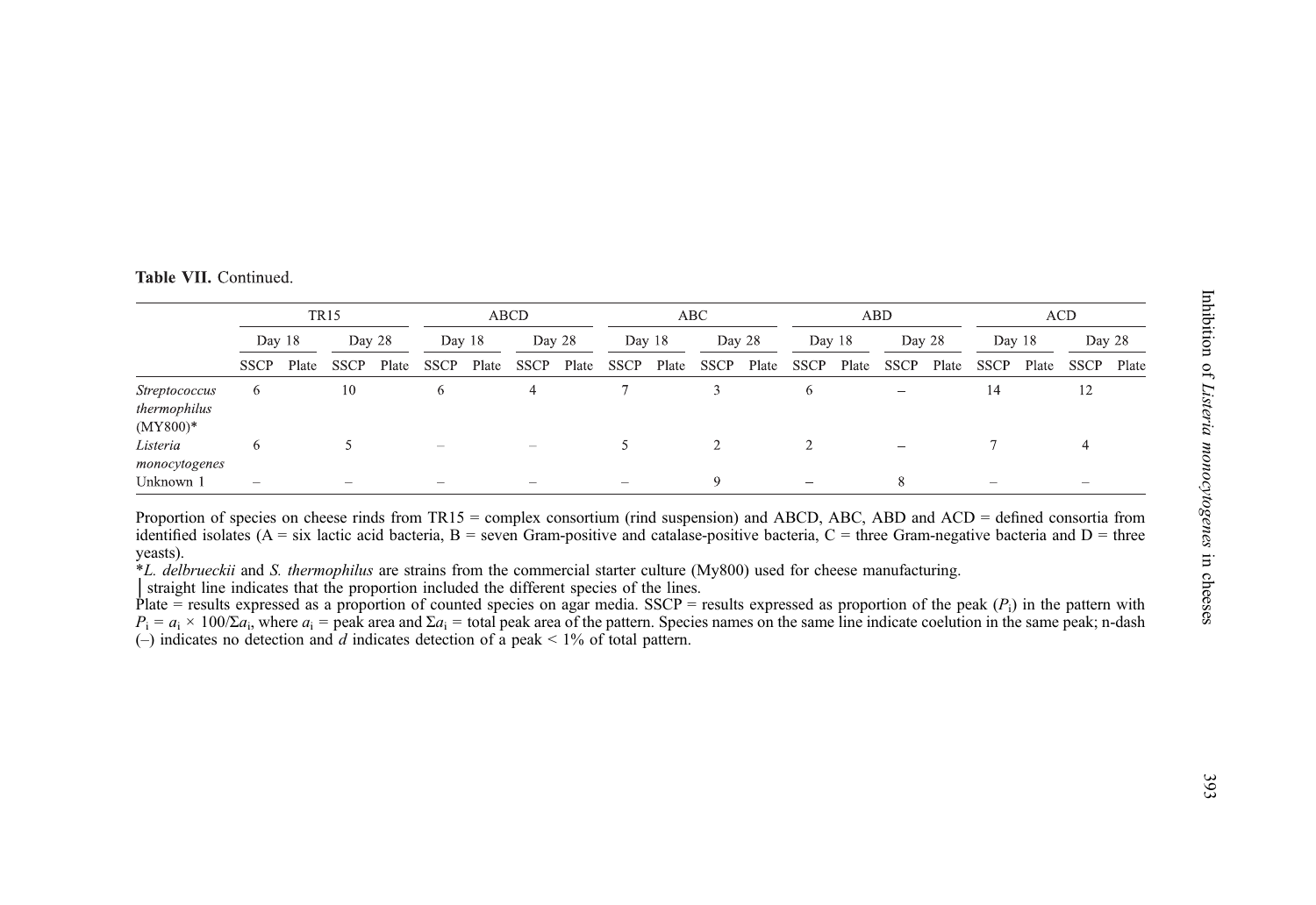St. thermophilus. Both methods, PCR-SSCP and counting, led to the conclusion that S. xylosus, B. linens or casei and B. antiquum or *casei* were subdominant populations as they were not detected on the cheese surfaces by either of the two methods.

PCR-SSCP analysis of V2 region was more accurate than plate counting for detecting the diversity of the bacterial populations present on the cheese surfaces. Leuconostocs were detected in all SSCP cheese profiles from day 8 to 28, but were only quantified in TR15 cheeses by the culture-dependent method. This discrepancy may be due to the leuconostoc strain selected losing its ability to produce dextrans on MSE medium, whereas strains from the natural flora were still able to produce them. Then, the two methods gave quite different pictures of bacterial community. The leuconostoc peak can represent > 70% of the peaks on SSCP profiles for cheeses inoculated with defined consortia ABC at 18 days and ACD at 18 and 28 days. With plate counting the dominant populations in cheeses with defined consortium ACD were lactobacilli (99%) at 18 days and lactobacilli  $(74.4\%)$  and E. faecalis (25.2%) at 28 days. The SSCP patterns of the cheese surfaces prepared with consortium TR15 were the most diverse, with 10 peaks in the profile at 18 days and 12 peaks in the profile at 28 days. They were characterised by the presence of Cb. mobile, M. psychrotolerans, A. nicotianae or arilaitensis, A. ardleyensis or bergerei and Brachybacterium sp. These species were not specifically quantifiable by plate counting. S. pulvereri represented 30% of the profiles of complex consortium TR15, whereas it was subdominant in cheeses with defined consortia (ABC and ABD). The plate counting method gave a quite different picture, as S. pulvereri was the dominant population in these cheeses. According to the PCR-SSCP analysis, A. ardleyensis or bergerei was dominant in cheeses with defined consortia (ABCD, ABC and ABD) at day 28. Such discrepancies may either be due to *S. pulvereri* growing better than A. ardleyensis or bergerei on CRBM, or to better extraction and amplification of A. ardleyensis or A. bergerei-DNA for the SSCP analysis. Moreover, the SSCP method detects both dead and live cells.

# 3.7. Sugar and organic acid contents on cheese surfaces

The dynamics of lactate consumption was quite similar in all cheeses, with a decrease from day 8 to 28 [\(Fig. 2\)](#page-20-0). In the same way, galactose content decreased rapidly from day 2 to 28 in all cheeses. A peak eluting with formate was not produced in the control and ABC cheeses. This molecule increased until day 18 in TR15, ABD and ACD cheeses and decreased after in cheeses TR15, ACD, whereas it remained stable in ABD cheeses. Maximum production was reached at 8 days for ABCD cheeses and was not detected at day 18. The acetate production curves also differed from one cheese to another. Acetate increased more or less rapidly between days 8 and 18 in all cheeses ([Fig. 2\)](#page-20-0). After days 18, acetate content decreased slightly in ABCD cheeses but tended to stabilise in ABC, ABD and ACD cheeses. In the control and TR15 cheeses, acetate content increased sharply between days 18 and 28.

# 4. DISCUSSION

Complex microbial consortia from the surface of raw milk Saint-Nectaire cheeses showed wide diversity in their ability to inhibit L. monocytogenes. The growth of L. monocytogenes was reduced for 10 out of the 34 cheeses inoculated with complex microbial consortia. This result shows that microbial consortia from raw milk cheeses can self-protect against some pathogens despite high pH values on their surfaces,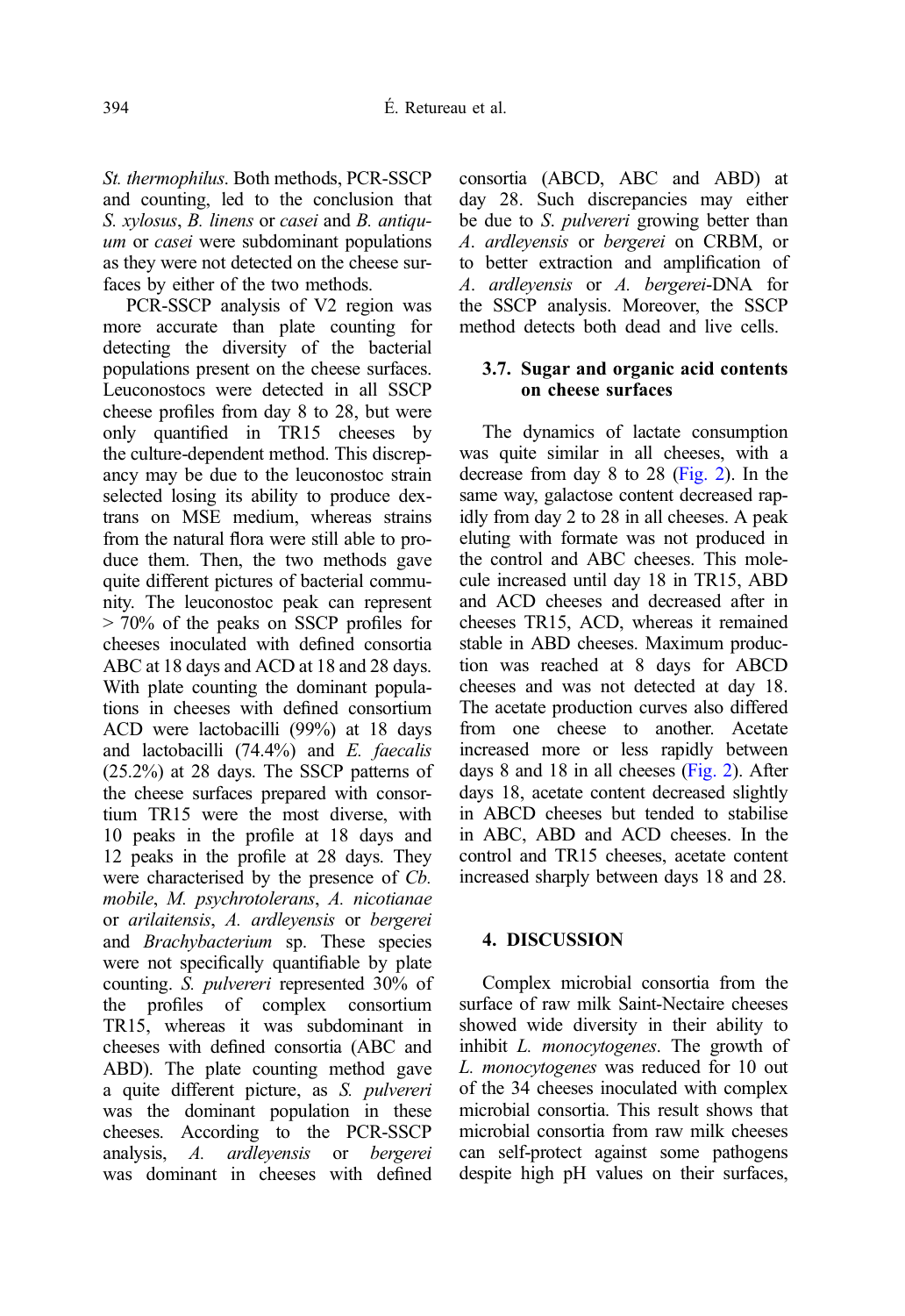<span id="page-20-0"></span>

Figure 2. Galactose and organic acid contents on the surfaces of cheeses inoculated with complex consortium TR15 or defined consortia. All contents measured by HPLC at 1, 2, 18 and 28 days of ripening and expressed as g·kg<sup>-1</sup> of dry matter content of rind. Control = commercial ripening culture;  $TR15 = \text{complex consortium (rind suspension)}$ ; ABCD, ABC, ABD and ACD = defined consortia from identified isolates  $(A = six$  lactic acid bacteria,  $B = s$ even Gram-positive and catalase-positive bacteria,  $C =$  three Gram-negative bacteria and  $D =$  three yeasts).

which favours *L. monocytogenes* growth. This provides an argument for the safety of raw milk cheeses, in agreement with other published studies. For example, Eppert et al. [\[13](#page-22-0)] have described complex consortia from red smear cheeses that inhibited L. monocytogenes. Similarly, according to Guillier et al. [[17](#page-23-0)], biofilm recovered from wooden shelves during ripening of soft and smear cheeses was able to inhibit L. monocytogenes growth.

Our study confirms the conclusions of studies [\[11,](#page-22-0) [14](#page-22-0)] showing that the picture of microbial community of cheeses varies according to the method used to assess them. The plate counting method and a cultureindependent method (SSCP) provided complementary information about the dynamics of microbial populations on cheese surfaces inoculated with different microbial consortia. By the plate counting method, the most inhibitory consortium, TR15, was distinguished from the others by its high level of lactic acid bacteria, including lactobacilli and leuconostocs, at the beginning of ripening, which may play a role in the inhibition. During ripening, on MSE medium a leuconostoc population was detected in complex consortium TR15 but not in the defined consortia, whereas PCR-SSCP analysis detected this population in all cheeses. This may mean that consortium TR15 had a different leuconostoc population to that in the defined consortia. The leuconostoc populations in the defined consortia may have lost their ability to produce dextran, and the SSCP analysis may have detected dead cells as well as live. The SSCP profiles of cheese surfaces with the complex cheese consortium TR15 were more diverse than the others. They were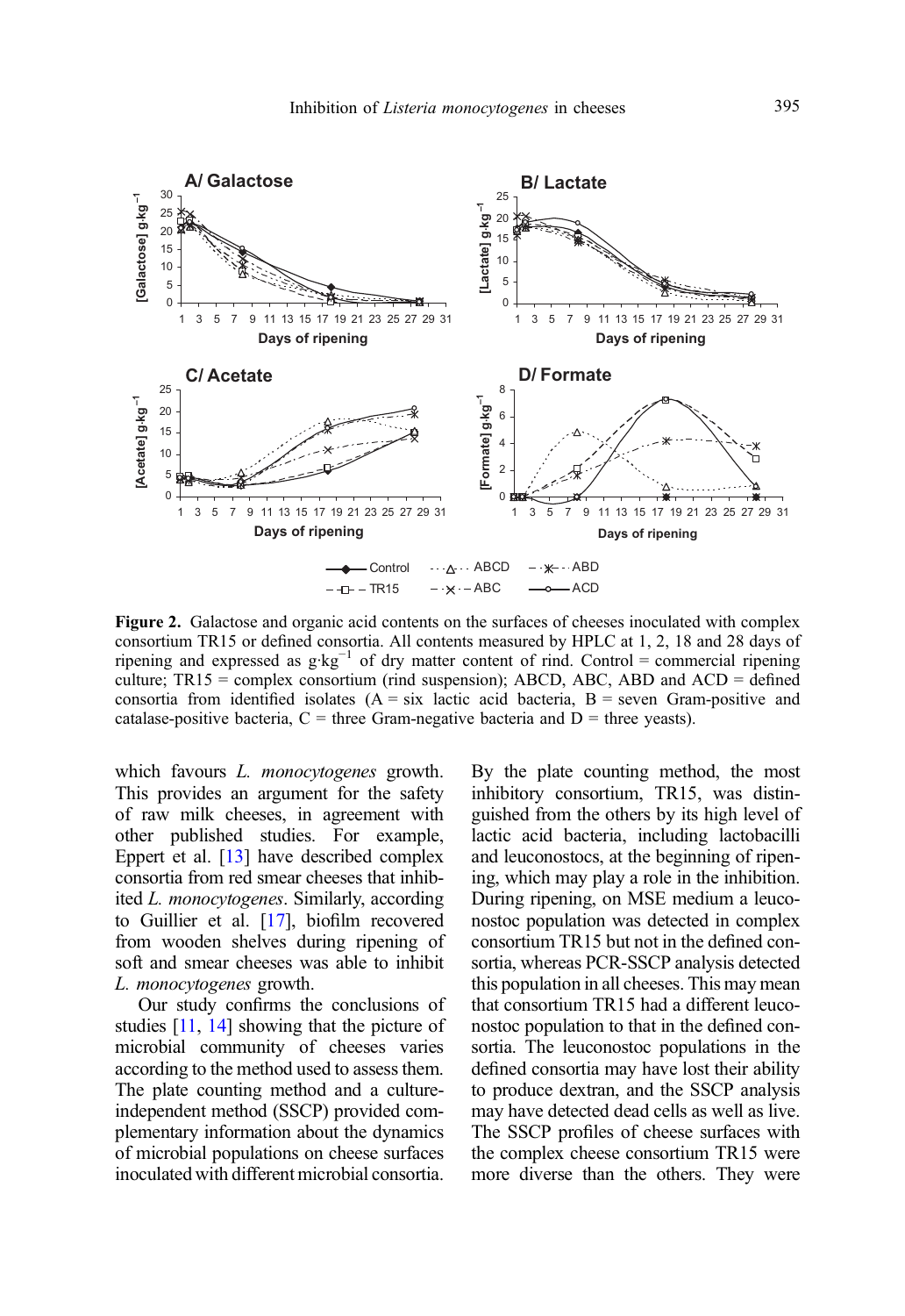characterised by the presence of Cb. mobile, M. psychrotolerans, A. nicotianae or A. arilaitensis, A. ardleyensis or bergerei and Brachybacterium sp., whereas the profiles of defined consortia were often dominated by only two or three species (A. ardleyensis or bergerei, S. pulvereri and Ln. mesenteroides). M. psychrotolerans and Cb. mobile are halophilic, alkalophilic lactic acid bacteria that have rarely been described in cheeses. They have been found in Saint-Nectaire cheeses [\[11](#page-22-0)], in red smear cheeses [\[14](#page-22-0), [24](#page-23-0)] and Egyptian soft Domiati cheeses [\[12](#page-22-0)]. In smear cheeses, *Corvnebacterium ca*sei, A. nicotianae and B. linens constituted more than 70% of the microbial population [\[3](#page-22-0), [8,](#page-22-0) [24\]](#page-23-0). S. *pulvereri* has not often been described in cheeses other than Saint-Nectaire [[11](#page-22-0)]. The population of Gramnegative bacteria present in our cheese was commonly described on the surfaces of cheeses [\[11](#page-22-0), [14\]](#page-22-0) not manufactured and ripened in sterile conditions. And in spite of the difficulty of controlling the proliferation of Gram-negative bacteria, differences in L. monocytogenes growth were still observed.

It can be hypothesised that these differences in the balance between groups of microorganisms may have a preponderant role in the inhibition, but it was not possible to identify one population as being responsible.

In the literature, inhibition in cheeses has been usually attributed to bacteriocinproducing strains even in the cases where the molecules have not been quantified. For example, Eppert et al. [\[13\]](#page-22-0) reported that the inhibition of L. *monocytogenes* in red smear cheeses was due to a strain of B. linens producing linocin. Loessner et al. [[22](#page-23-0)] showed that a pediocin produced by *Lactobacillus* plantarum could have an efficient antilisterial activity. In our study, none of the isolates used in the defined consortia were able to inhibit L. monocytogenes in the conditions ofthe agar-well diffusion method, suggesting that bacteriocins were not involved in the inhibition.

A possible link between the inhibition of L. monocytogenes with galactose consumption and acid production has not yet been established. L. monocytogenes can be inhibited by formate and by acetate [\[26,](#page-23-0) [28](#page-23-0)]. Awide range of lactic acid bacteria including Lactobacillus sp., Enterococcus sp. or *Ln. mesenteroides*  $[18]$  $[18]$  $[18]$  are able to produce acetate from lactose or galactose catabolism by the Leloir pathway or the T-tagatose pathway [\[1](#page-22-0)]. Moreover, some strains of lactic acid bacteria such as E. faecalis were shown to be able to co-metabolise lactate and citrate to produce acetate, formate and ethanol in a milk medium [\[27\]](#page-23-0). If most lactic acid bacteria may have the potentialities to catabolise lactate into acetate or formate [\[21\]](#page-23-0), further investigations will be needed to characterise the capacity of production by the strains of our inhibitory complex consortium.

Lactate, an antilisterial substance, was consumed at the cheese surfaces. The catabolism of lactate is frequently attributed to yeast strains such as D. hansenii [\[4](#page-22-0), [20](#page-23-0)] and Y. lipolytica [\[23\]](#page-23-0). In this study, the results did not enable us to link a specific microbial population and organic acid output to the inhibition of L. *monocytogenes*.

#### 5. CONCLUSION

A natural cheese surface consortium having an antagonistic effect against L. monocytogenes was identified, but the strategy applied to reconstitute it failed to obtain a defined consortium with similar properties. New strategies need to be established to reconstitute this microbial consortium, taking better account of diversity at strain level, cell preparation and the physiological state of the cells. Further investigations will be needed to gain a better understanding of the microbial interactions involved in L. monocytogenes inhibition.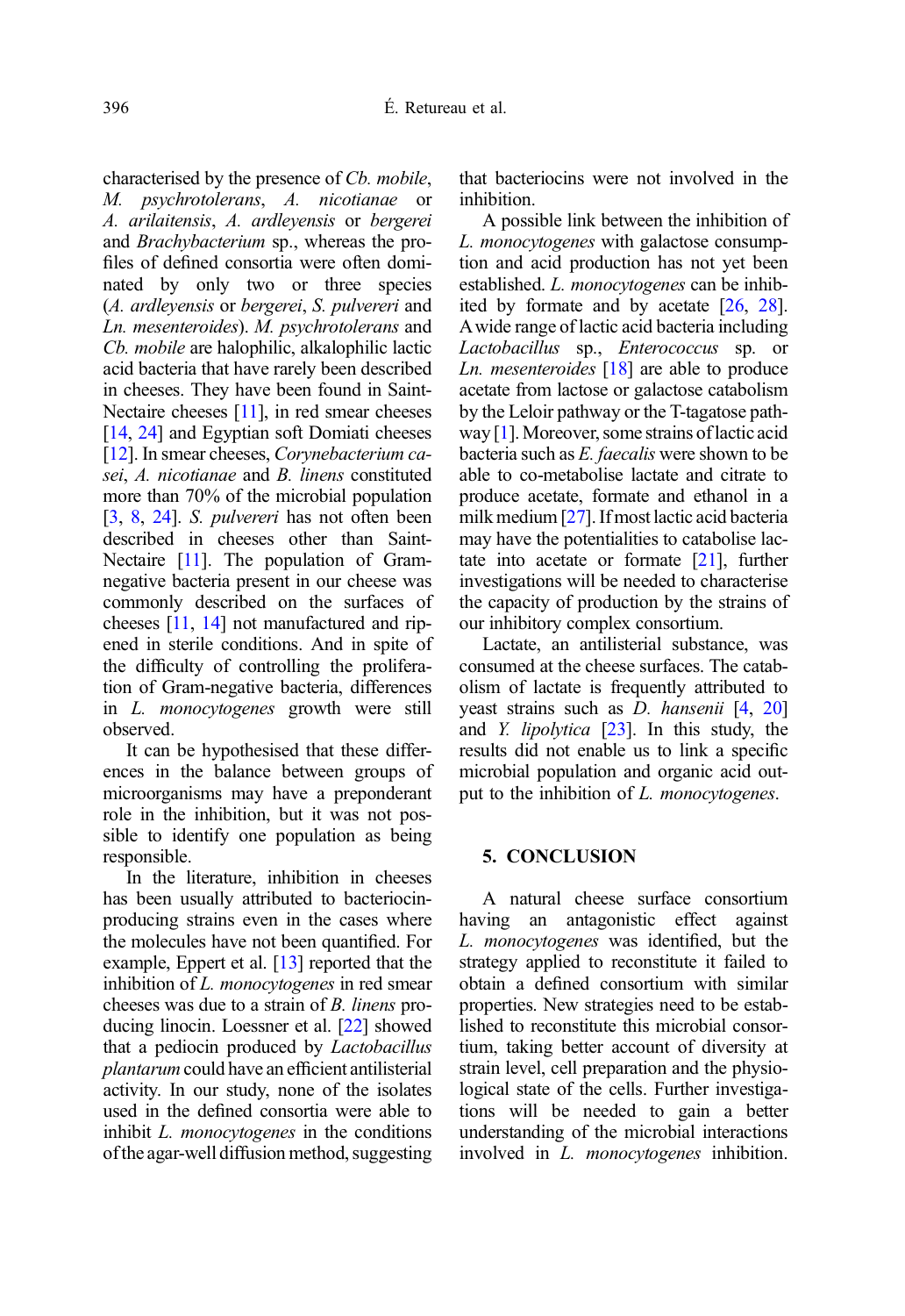<span id="page-22-0"></span>Some hypotheses made about the role of leuconostocs and lactobacilli should be checked.

Acknowledgements: This work is part of the TRUEFOOD project: TRUEFOOD – "Traditional United Europe Food" is an Integrated Project financed by the European Commission under the sixth Framework Programme for RTD – Contract no. FOOD-CT-2006-016264. The authors would like to thank René Lavigne for the cheese production and Béatrice Dessere for her helpful technical support. The authors are also grateful to Daniel Picque and especially Armelle Delile (INRA, UMR782 Génie et<br>microbiologie des procédés alimentaires, procédés alimentaires, Thiverval-Grignon, France) for HLPC analysis. English proofreading was done by Harriet Coleman.

#### **REFERENCES**

- [1] Bertelsen H., Andersen H., Tvede M., Fermentation of D-tagatose by human intestinal bacteria and dairy lactic acid bacteria, Microb. Ecol. Health Dis. 13 (2001) 87–95.
- [2] Beuvier E., Buchin S., Raw Milk Cheeses, in: Fox P.F., McSweeney P.L.H., Cogan T.M., Guinee T.P. (Eds.), Cheese: Chemistry, Physics and Microbiology, Vol. 1: General aspects, 3rd edn., Elsevier Ltd, London, UK, 2004, pp. 319–345.
- [3] Bonaiti C., Leclercq-Perlat M.-N., Latrille E., Corrieu G., Deacidification by Debaryomyces hansenii of smear soft cheeses ripened under controlled conditions: relative<br>humidity and temperature influences, humidity and temperature influences, J. Dairy Sci. 87 (2004) 3976–3988.
- [4] Brennan N.M., Ward A.C., Beresford T.P., Fox P.F., Goodfellow M., Cogan T.M., Biodiversity of the bacterial flora on the surface of a smear cheese, Appl. Environ. Microbiol. 68 (2002) 820–830.
- [5] Brouillaud-Delattre A., Maire M., Collette C., Mattei C., Lahellec C., Predictive microbiology of dairy products: influence of biological factors affecting growth of Listeria monocytogenes, J. AOAC Int. 80 (1997) 913–919.
- [6] Callon C., Berdagué J.L., Dufour E., Montel M.C., The effect of raw milk microbial flora

on the sensory characteristics of Salers-type cheeses, J. Dairy Sci. 88 (2005) 3840–3850.

- [7] Callon C., Duthoit F., Delbès C., Ferrand M., Le Frileux Y., De Crémoux R., Montel M.C., Stability of microbial communities in goat milk during a lactation year: molecular approaches, Syst. Appl. Microbiol. 30  $(2007)$  547–560.
- [8] Carnio M.C., Eppert I., Scherer S., Analysis of the bacterial surface ripening flora of German and French smeared cheeses with respect to their antilisterial potential, Int. J. Food Microbiol. 47 (1999) 89–97.
- [9] D'Amico D.J., Druart M.J., Donnelly C.W., Sixty-day aging requirement does not ensure safety of surface-mold-ripened soft cheeses manufactured from raw or pasteurized milk when Listeria monocytogenes is introduced as a postprocessing contaminant, J. Food Prot. 71 (2008) 1563-1571.
- [10] De Buyser M.L., Dufour B., Maire M., Lafarge V., Implication of milk and milk products in food-borne diseases in France and in different industrialised countries, Int. J. Food Microbiol. 67 (2001) 1–17.
- [11] Delbès C., Ali Mandjee L., Montel M.C., Monitoring bacterial communities in raw milk and cheese by culture-dependent and -independent 16S rRNA gene-based analyses, Appl. Environ. Microbiol. 73 (2007) 1882–1891.
- [12] El-Baradei G., Delacroix-Buchet A., Ogier J.-C., Biodiversity of bacterial ecosystems in traditional Egyptian domiati cheese, Appl. Environ. Microbiol. 73 (2007) 1248–1255.
- [13] Eppert I., Valdes-Stauber N., Gotz H., Busse M., Scherer S., Growth reduction of Listeria spp. caused by undefined industrial red smear cheese cultures and bacteriocin-producing Brevibacterium linens as evaluated in situ on soft cheese, Appl. Environ. Microbiol. 63 (1997) 4812–4817.
- [14] Feurer C., Irlinger F., Spinnler H.E., Glaser P., Vallaeys T., Assessment of the rind microbial diversity in a farmhouse-produced vs a pasteurized industrially produced soft red-smear cheese using both cultivation and rDNA-based methods, J. Appl. Microbiol. 97 (2004) 546–556.
- [15] Gay M., Amgar A., Factors moderating Listeria monocytogenes growth in raw milk and soft cheese made from raw milk, Lait 85 (2005) 153–170.
- [16] Goerges S., Aigner U., Silakowski B., Scherer S., Inhibition of Listeria